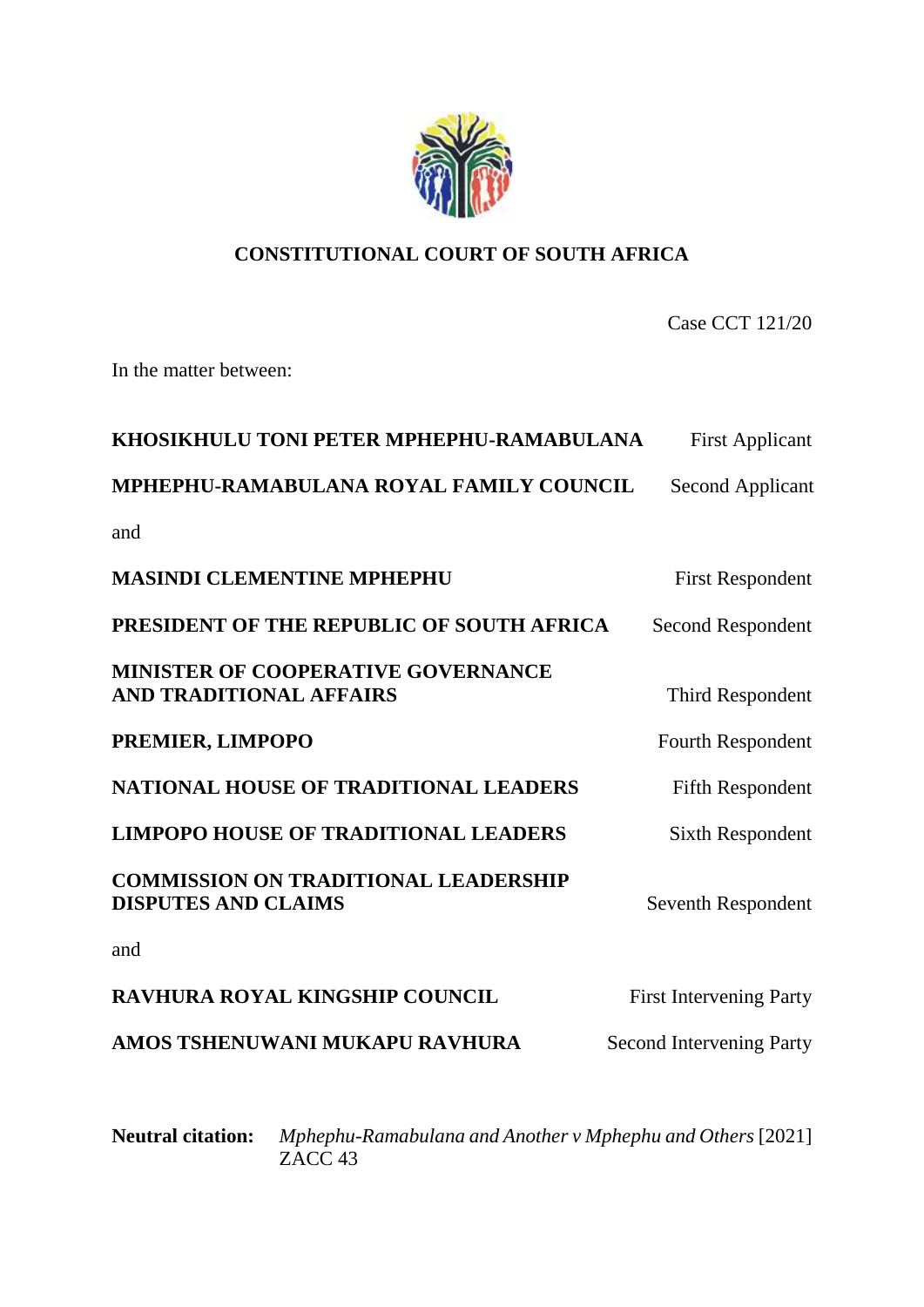| Coram:          | Khampepe J, Jafta J, Majiedt J, Mhlantla J, Pillay AJ, Theron J,<br>Tlaletsi AJ, and Tshiqi J.              |
|-----------------|-------------------------------------------------------------------------------------------------------------|
| Judgment:       | Khampepe J (unanimous)                                                                                      |
| Decided on:     | 12 November 2021                                                                                            |
| <b>Summary:</b> | Traditional affairs — Leadership of Royal Family — Presidential<br>decision to recognise traditional leader |
|                 | Traditional Leadership and Governance Framework Act —<br>Promotion of Administrative Justice Act            |

# **ORDER**

On appeal from the Supreme Court of Appeal:

- 1. Condonation is refused in the main application.
- 2. The main application is dismissed.
- 3. Condonation is granted in the application for leave to cross-appeal.
- 4. Leave to cross-appeal is granted.
- 5. The cross-appeal is upheld to the extent set out in paragraphs 6 to 8 below.
- 6. Paragraph 1 of the order of the Supreme Court of Appeal is set aside and replaced with the order that:

"The appeal is upheld, and the second respondent is ordered to pay the costs of the applicant."

7. Paragraph 3(e) of the order of the Supreme Court of Appeal is set aside and replaced with the order that:

"The second respondent is ordered to pay the costs of the applicants."

- 8. Paragraph 3(f) of the order of the Supreme Court of Appeal is set aside.
- 9. The second respondent is ordered to pay the costs of the first respondent in this Court.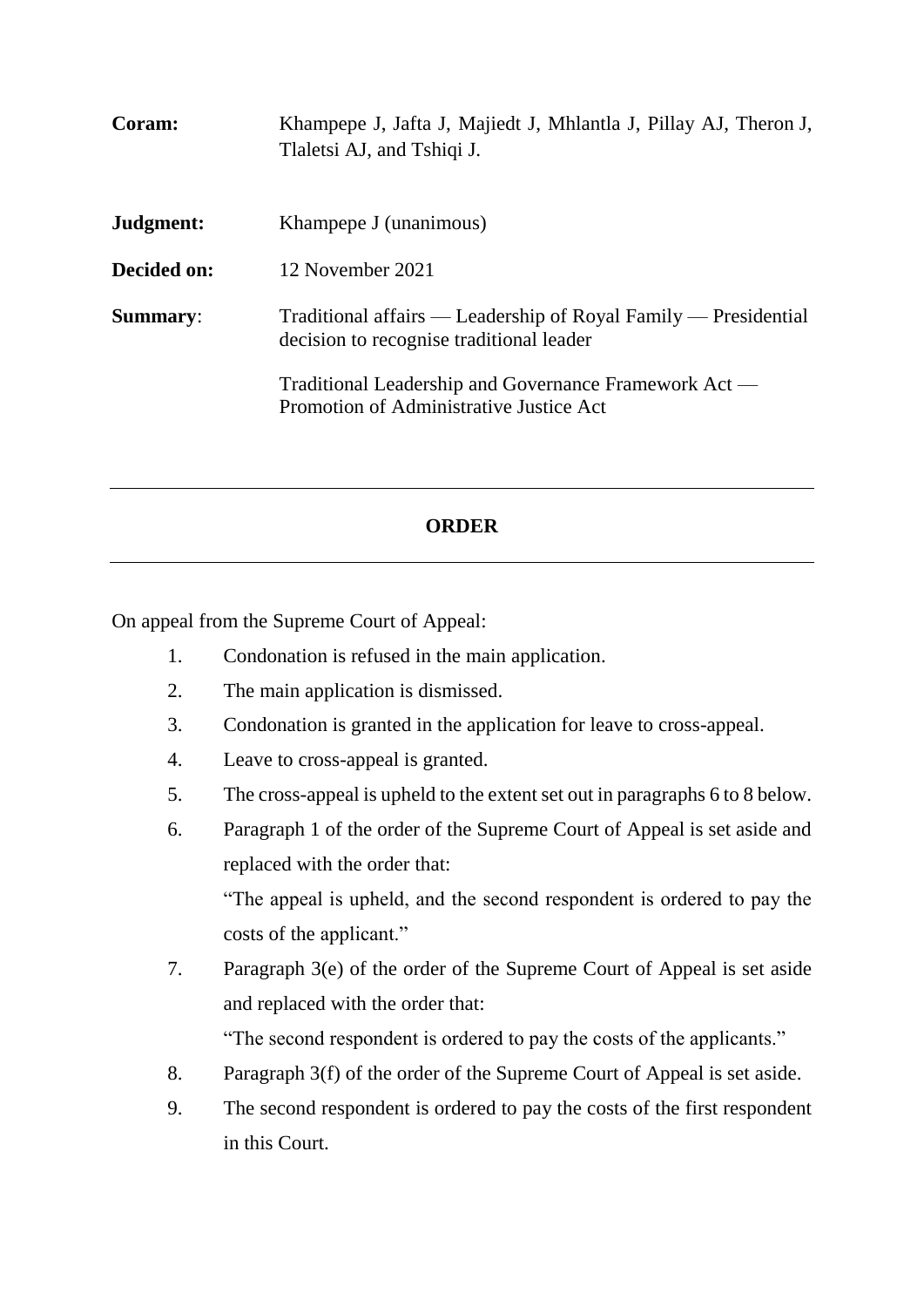# **JUDGMENT**

KHAMPEPE J (Jafta J, Majiedt J, Mhlantla J, Pillay AJ, Theron J, Tlaletsi AJ, and Tshiqi J concurring):

## *Introduction*

[1] It is said that "heavy is the head that wears the crown", and indeed it is so. For the crown asks of one that his or her life, no matter how long or short it may be, be dedicated to the service of his or her people. And so this matter comes to this Court, presenting as an entanglement of applications, at the centre of which lies the question: on whose head should the Venda crown sit heavy? Who has the right to give his or her life in service of the VhaVenda people?

[2] This matter consists of three sets of applications. The first is an application for condonation and leave to appeal, in which the applicants seek leave to appeal against the judgment and order of the Supreme Court of Appeal (main application). The second consists of applications for condonation, leave to cross-appeal and direct access to this Court, in which the first respondent makes a number of counter-applications to the main application (counter-applications). The third is an application for leave to intervene in the main application (intervention application). I expand on these applications later.

## *Parties and factual background*

[3] At the core of this matter lies a royal family dispute over the leadership of the VhaVenḓa Community, in terms of the customary law and customs of the VhaVenḓa people. The primary parties to the dispute are descendants of the Mphephu-Ramabulana Royal Family (Royal Family), which is statutorily recognised as holding the sole claim to Venḓa Kingship or Queenship (Throne).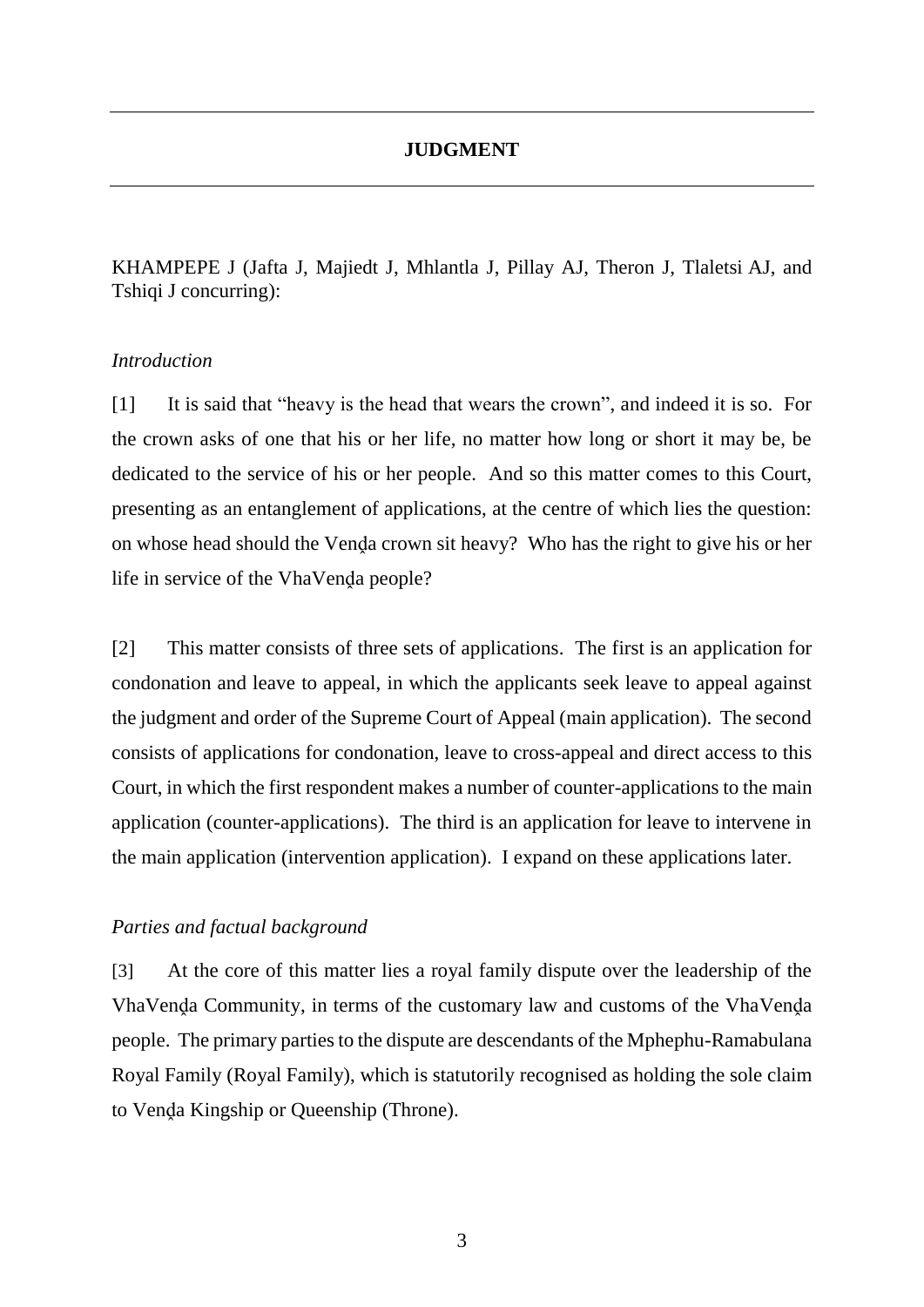[4] The first applicant is Khosikhulu Mphephu-Ramabulana. In 2012, Mr Mphephu-Ramabulana was, by notice in the Government Gazette (Recognition Notice), recognised by the second respondent, the President of the Republic of South Africa, as the King of the VhaVenda Community (Recognition Decision). The Recognition Decision was made, and the Recognition Notice purportedly issued, in terms of the Traditional Leadership and Governance Framework  $Act<sup>1</sup>$ (Framework Act). I should mention here that the original version of the Framework Act was amended in 2009, under the same title, by the Traditional Leadership and Governance Framework Amendment Act<sup>2</sup> (Framework Amendment Act).

[5] The second applicant is the Royal Family Council. It was pursuant to the Royal Family Council's decision of 14 August 2010, to identify Mr Mphephu-Ramabulana as a suitable person to ascend to the Throne (Identification Decision), that the President made his Recognition Decision.

[6] The first respondent is Masindi Mphephu. She is a Princess of the Royal Family, and asserts that she should be seated on the Throne, as the sole Queen of the VhaVenda Community.

[7] The third and fourth respondents are the Minister of Cooperative Governance and Traditional Affairs and the Premier, Limpopo. The fifth and sixth respondents are the National House of Traditional Leaders and the Limpopo House of Traditional Leaders (collectively, the Houses of Traditional Leaders). The seventh respondent is the Commission on Traditional Leadership Disputes and Claims (Commission).

[8] In the intervention application, the applicants are the Ravhura Royal Kingship Council and Amos Tshenuwani Mukapu Ravhura (Mr Ravhura).

 $141$  of 2003.

<sup>&</sup>lt;sup>2</sup> 23 of 2009.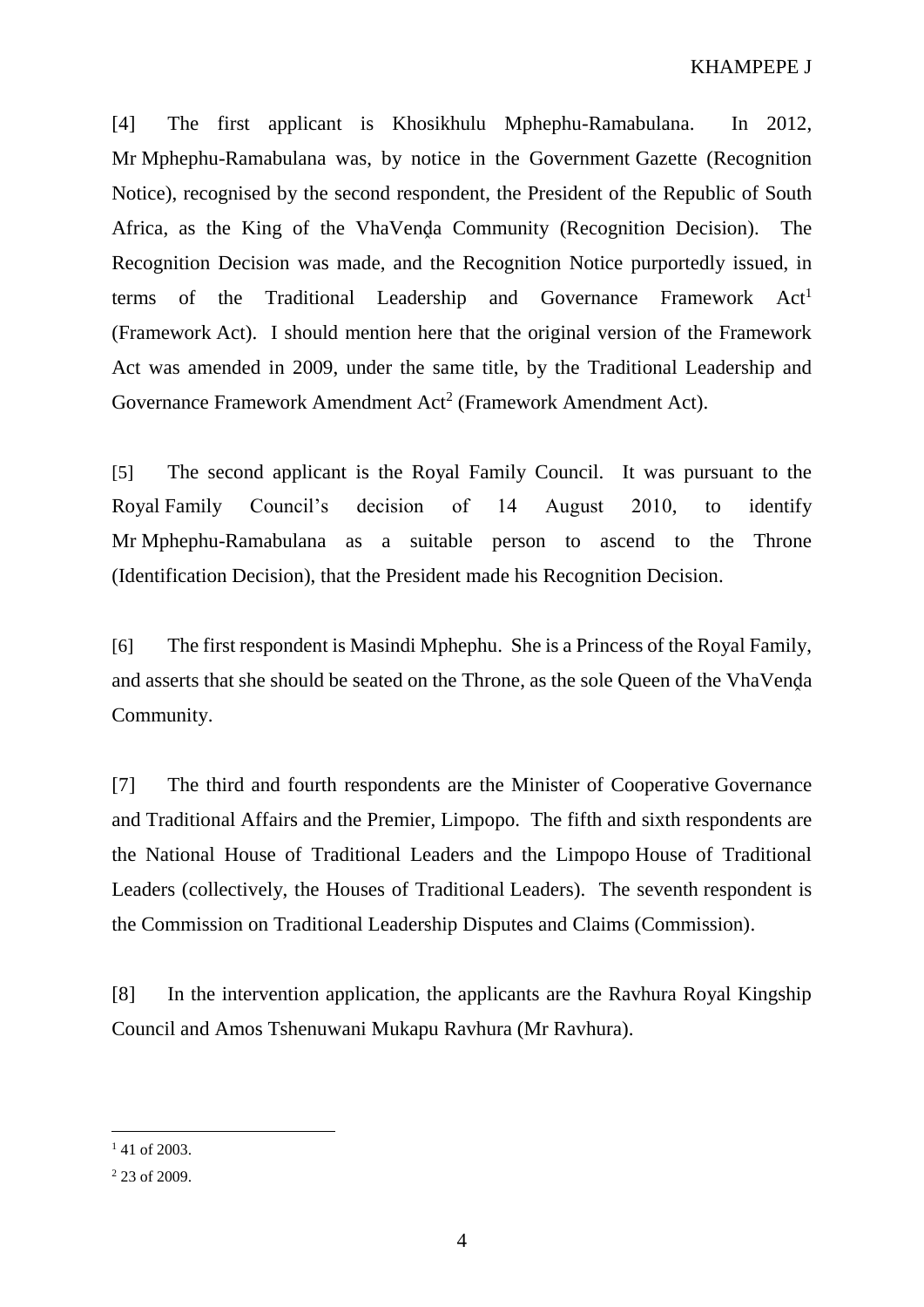KHAMPEPE J

#### *Litigation history*

## *High Court*

[9] In December 2012, Ms Mphephu, together with her uncle, Mr Mbulaheni Mphephu, launched review proceedings in the High Court. She sought various orders, most of which are irrelevant to the current proceedings before this Court, and need not be set out in any detail. In essence, Ms Mphephu sought to have the Royal Family Council's Identification Decision, as well as the President's subsequent Recognition Decision, declared unlawful, unconstitutional and invalid, and consequently reviewed and set aside.

[10] Ms Mphephu also sought an order declaring that, in terms of customary law, she is the sole Queen of VhaVenda, alternatively that her uncle, Mr Mphephu, is the sole King.

[11] By agreement between the parties, the High Court was asked to determine separately 14 points *in limine* (preliminary points raised at the beginning of the hearing), which also need not be set out fully here. It is sufficient to say that the High Court decided many of the points *in limine* against Ms Mphephu, the result being that it dismissed her review application.<sup>3</sup>

[12] Aggrieved by the dismissal of her review application, Ms Mphephu brought an application for leave to appeal, but the High Court dismissed that application as well. Consequently, she approached the Supreme Court of Appeal, which granted her leave to appeal.

### *Supreme Court of Appeal*

 $\overline{a}$ 

[13] While the Supreme Court of Appeal upheld some of the High Court's findings, it also overturned the judgment of the High Court on a number of the points *in limine*

<sup>3</sup> *Mphephu v Mphephu-Ramabulana* [2017] ZALMPTHC 1.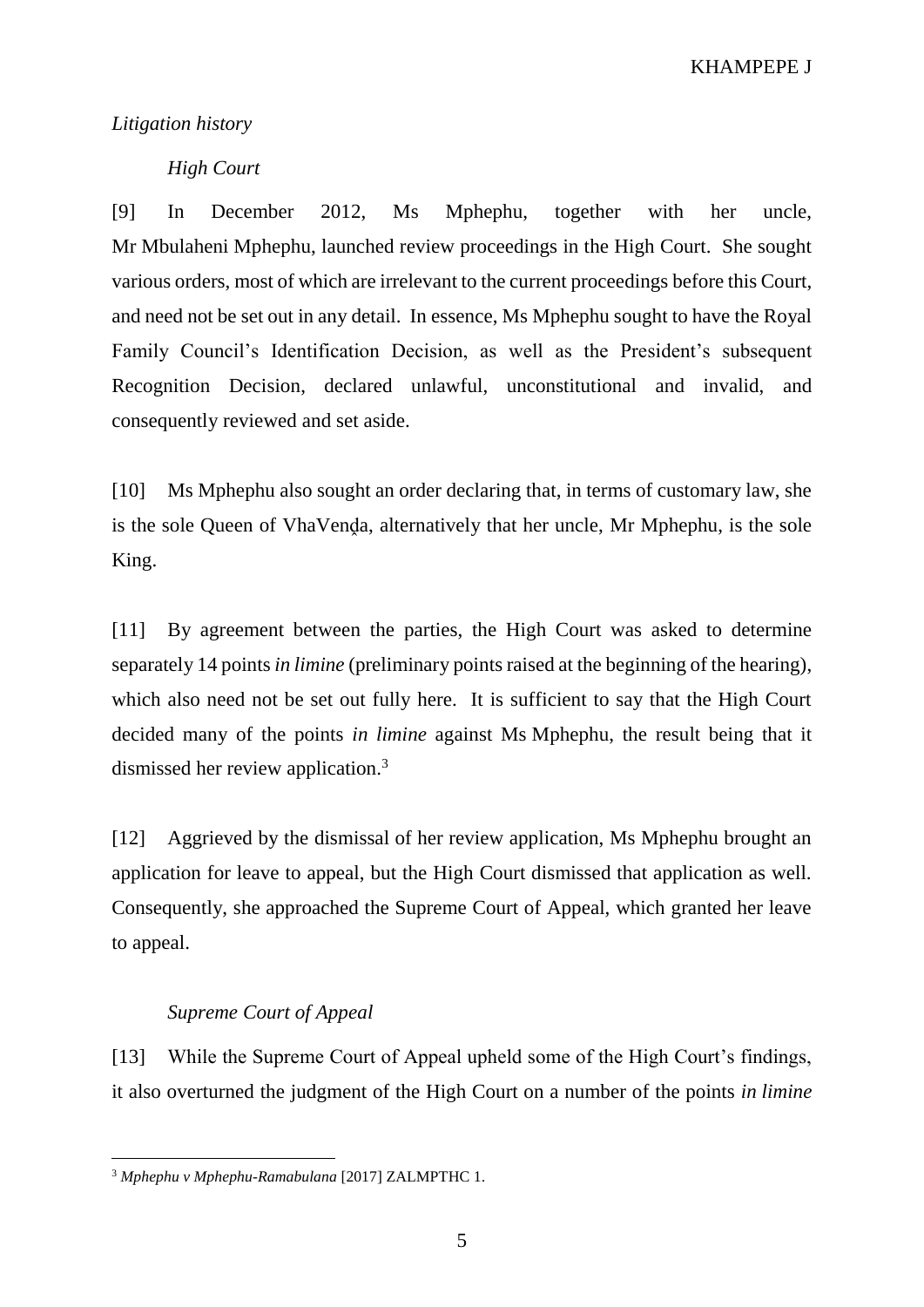in substantial respects.<sup>4</sup> First, the Supreme Court of Appeal found that the High Court erred in holding that it lacked jurisdiction because the dispute ought to have been referred to the Commission in terms of the Framework Amendment Act. The Supreme Court of Appeal held that section 211 of the Constitution vests in the courts the authority to adjudicate customary law disputes, and to apply customary law in appropriate cases, which jurisdiction is not dependent on whether or not a person has lodged a claim with the Commission.

[14] Second, the Supreme Court of Appeal held that the decisions of the State respondents made in terms of the Framework Act were decisions of organs of State, reviewable in terms of the Promotion of Administrative Justice Act<sup>5</sup> (PAJA). It then held that the President's Recognition Decision was vitiated by a material error of law, and fell to be reviewed and set aside in terms of section 6(2)(d) of PAJA. This was so because, so held the Supreme Court of Appeal, in making the Recognition Decision and publishing the Recognition Notice, the President erroneously relied on the Framework Act, which did not require a ministerial recommendation for him to exercise his power. However, the law in force at the time of the Royal Family Council's Identification Decision was the Framework Amendment Act, which required the ministerial recommendation.

[15] Third, the Supreme Court of Appeal found that, while the Royal Family Council is not an organ of State, its decisions in terms of the Framework Amendment Act initiate a process of identification. This process then leads to an exercise of public power and the performance of the public function of recognition on the part of the President or the Premier, as the case may be, in terms of the Framework Amendment Act. The Royal Family Council's decisions are thus an initial part of administrative action, which become ripe for review after the relevant organ of State has taken its decision. The Supreme Court of Appeal went on to hold that the Royal Family Council's Identification

<sup>4</sup> *Mphephu v Mphephu-Ramabulana* [2019] ZASCA 58; 2019 JDR 0753 (SCA).

<sup>5</sup> 1 of 2000.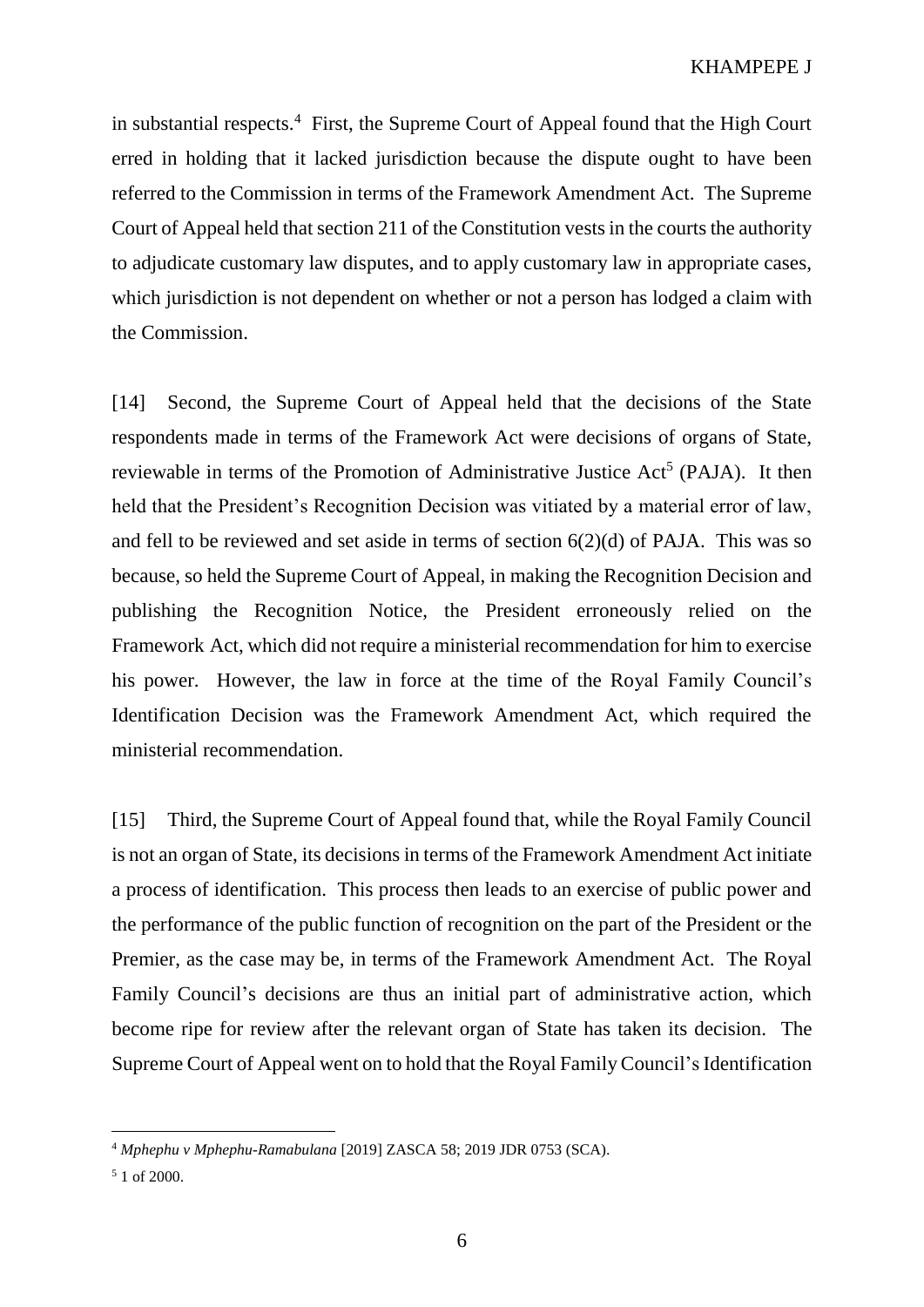Decision was taken by an improperly constituted forum; therefore, it was not in accordance with the law. This was so because certain persons who were present at the meeting in which the Council took the decision were neither part of nor related to the Royal Family and, in terms of the provisions of the Framework Amendment Act, were not entitled to be in attendance. The Identification Decision therefore fell to be set aside on a number of PAJA grounds, including that: the decision was taken under a delegation of power that was not authorised by the empowering provision (section  $6(2)(a)(ii)$ ); a mandatory material procedure prescribed by the empowering provision was not complied with (section 6(2)(b)); and the decision was taken because of the unauthorised dictates of another person (section  $6(2)(e)(iv)$ ).

[16] Fourth, the Supreme Court of Appeal held that the criteria applied by the Royal Family Council in making the Identification Decision, as set out in the minutes of the selection meeting, endorsed gender discrimination, in that it prescribed that "[i]n the Mphephu-Ramabulana family in particular the Chief or King must come or must be a man (sons)". The Court declined to declare the criteria itself unconstitutional and invalid, or to review and set it aside, on the basis that this Court's decision in *Shilubana*  held that communities should be given an opportunity to develop their customs and traditions so as to promote gender equality.<sup>6</sup> It held, however, that the Identification Decision and the Recognition Decision fell to be reviewed and set aside, because they were made in terms of criteria which had the effect of impeding compliance with section 2A(4)(c) of the Framework Amendment Act, which imposes an obligation on the Royal Family to develop the criteria for the identification of a suitable person for the Throne and bring that criteria in line with the Bill of Rights. The Court found these to be relevant considerations which were not taken into account by the President, the Minister and the Royal Family Council, as is required by section  $6(2)(e)(iii)$  of PAJA.

<sup>6</sup> *Shilubana v Nwamitwa* [2008] ZACC 9; 2009 (2) SA 66 (CC); 2008 (9) BCLR 914 (CC) at paras 73-4.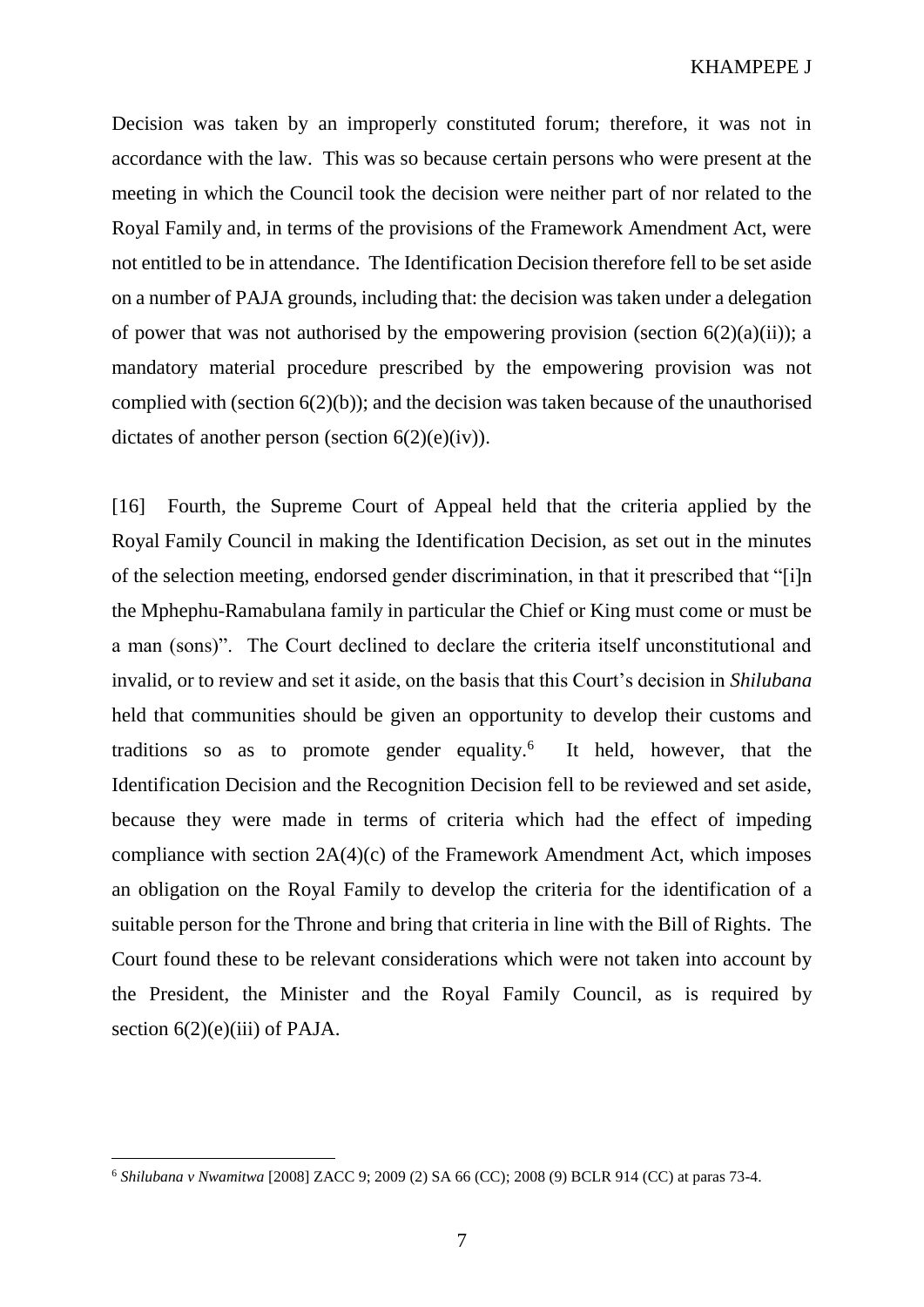[17] The Supreme Court of Appeal was only seized with the points *in limine* appealed by Ms Mphephu, and not the entire review application. It, however, noted that there were factual disputes between the parties on the merits, which disputes required the application of customary law and customs, and the adjudication of the matter could not reach finality until they were resolved. The disputes included: first, the effect of Ms Mphephu's concession that she was born before her father ascended to the Throne, and was thus not born to an incumbent leader, as allegedly required by Venda customs; second, whether Ms Mphephu was born of a *Dzekiso* wife,<sup>7</sup> and the effect of this on her eligibility for Queenship; third, whether Ms Mphephu communicated her claim to the Royal Family Council before approaching a court; and, fourth, whether Mr Mphephu-Ramabulana was disqualified from ascending to the Throne on the basis of having been a *Ndumi*<sup>8</sup> to Ms Mphephu's father.

[18] Regarding the factual disputes on the merits, the Supreme Court of Appeal reviewed and set aside both the Recognition Decision and the Identification Decision on the bases set forth above, but then remitted the matter to the High Court for further adjudication on the merits before a different Judge. It also ordered the President and the Premier to refer certain issues of customary law and custom to the Houses of Traditional Leaders for their advice and opinion, which is to be submitted to the High Court in order to assist that Court in its adjudication of the merits.

[19] It should be noted at this juncture that, despite having reviewed and set aside both the Recognition Decision and the Identification Decision, the Supreme Court of Appeal held that it was premature to consider a just and equitable remedy before the entire review was finalised. This was because, so the Court held, the outstanding issues and points *in limine* remitted to the High Court had a direct bearing on any future

<sup>7</sup> The *Dzekiso* wife is the wife of the traditional leader selected by the Royal Family to bear an heir to the throne.

<sup>&</sup>lt;sup>8</sup> *Ndumi*, in terms of Venḍa custom, is a male person appointed by the Royal Family, along with the Chief, King or Queen, as a 'Regent apparent', in a manner of speaking. Should the Chief, King or Queen be incapacitated or pass on, or be unable to fulfil his or her duties for any reason, the *Ndumi* then becomes the *Khosi Pfareli* (Regent). The *Ndumi*'s duties also include protecting and assisting the Chief, King or Queen. The person appointed as the *Ndumi* is chosen from the family and is not permitted, in terms of custom, to become the ruler, when the ruler whom he served passes.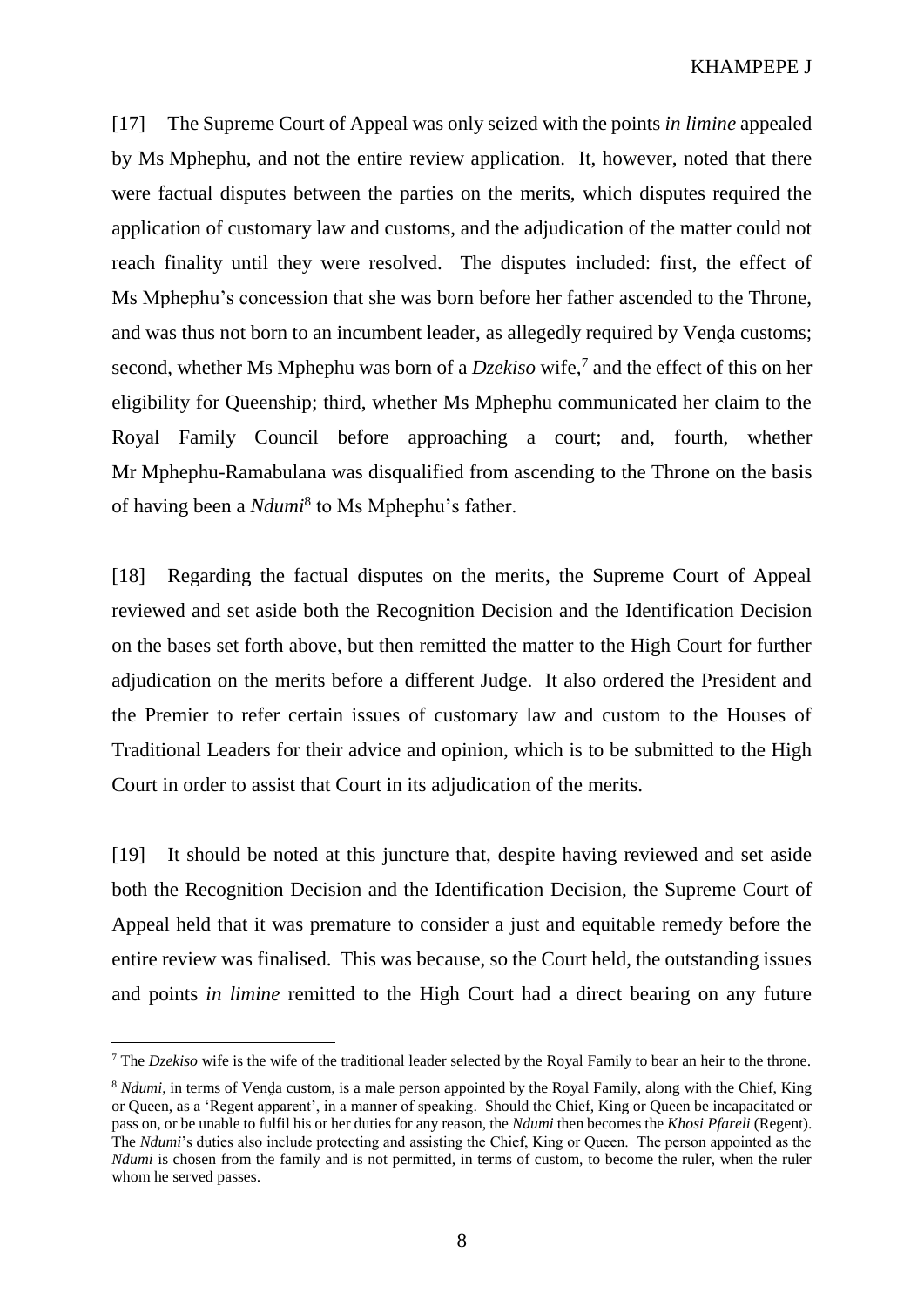identification and recognition of a person to ascend to the Venda Throne, even in an acting capacity. Thus, the appointment of anyone to the Throne would require a prior determination of the very same issues which fell to be decided by the High Court. The Supreme Court of Appeal therefore ordered that the effect of the review and setting aside of Mr Mphephu-Ramabulana's recognition as the King of VhaVenda, and the withdrawal of his certificate of recognition as King, be stayed pending the final determination of these issues (stay order).

[20] It is also significant to note here that, although it upheld Ms Mphephu's appeal, the Supreme Court of Appeal made no order as to costs in the appeal, and ordered that costs in the High Court be costs in the cause (costs order).

## *Main application in this Court*

[21] In the main application, the applicants request this Court to overturn the decision of the Supreme Court of Appeal. I briefly set out the parties' submissions made in the main application.

## *Applicants' submissions*

[22] As a point of departure, it behoves me to mention that the main application was filed appreciably out of time. The Supreme Court of Appeal handed down its judgment on 12 April 2019, and the application for leave to appeal to this Court was only launched on 6 July 2020, that is more than a year after the date of filing in terms of this Court's Rules. The applicants were therefore compelled to apply for condonation, which they did – albeit on several grounds that are difficult to follow.

[23] In essence, the applicants say that they had to wait for the reports of the Houses of Traditional Leaders ordered by the Supreme Court of Appeal before deciding whether to appeal, and those reports were only filed on 6 November 2019. They also say that, thereafter, they were hamstrung because their legal representatives were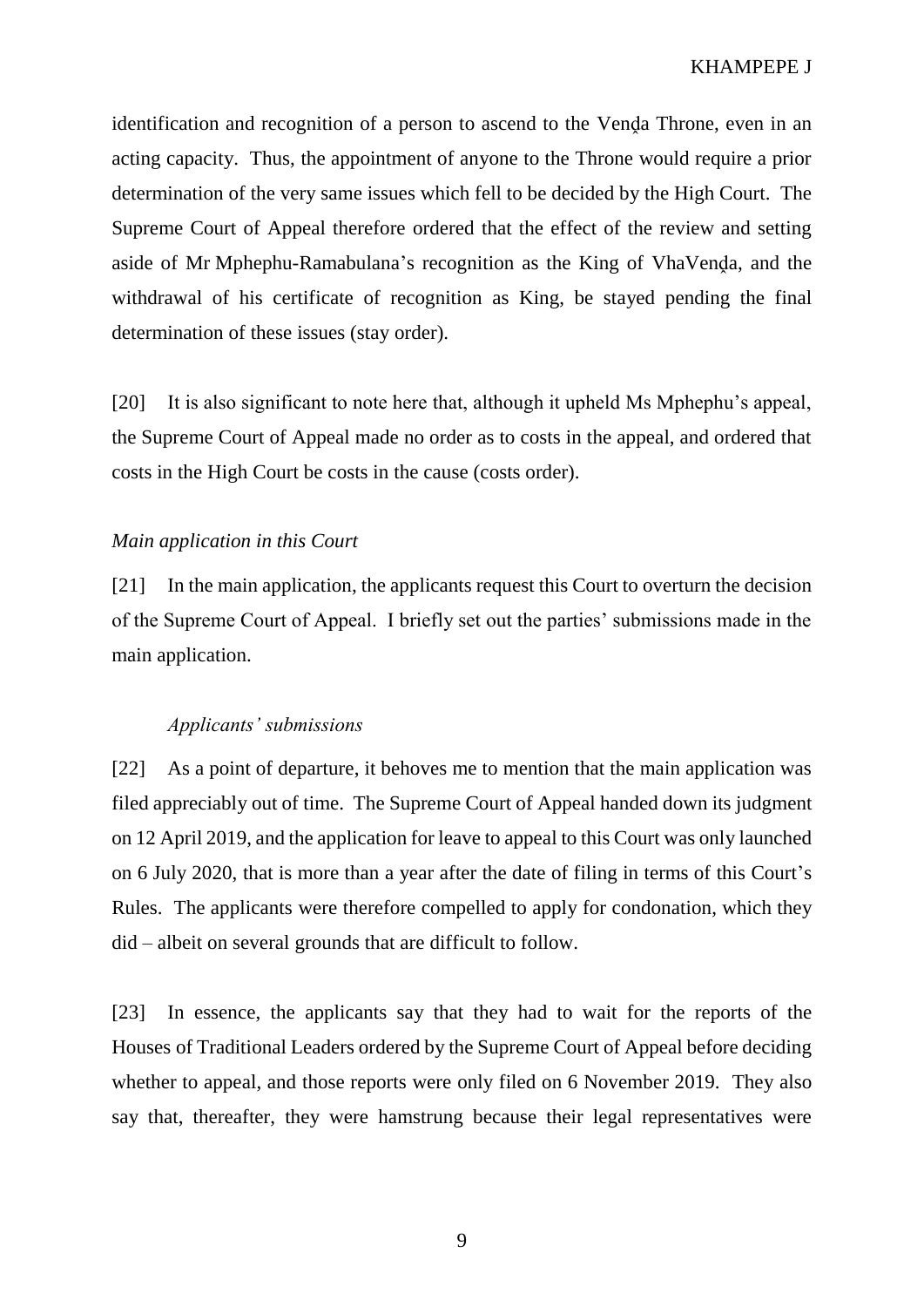engaged in attempts to arrange suitable dates for a pre-trial conference ahead of the hearing on the merits in the High Court.

[24] The applicants further assert that the lockdown due to the Covid-19 pandemic, and their legal representatives' inability to access their Chambers from 23 March 2020, prevented them from launching the application timeously. The lateness of the application notwithstanding, the applicants aver that the issues which the application raises are of great constitutional importance, and there are good prospects of success, which should lead this Court to grant condonation.

[25] On the merits, the applicants take issue with the Supreme Court of Appeal's judgment on the basis that that Court erred in a number respects. The applicants claim that, firstly, having found that Ms Mphephu's claim in terms of the Framework Amendment Act and PAJA had prescribed, the Court erred in referring the matter back to the High Court for determination on the merits; secondly, that the Court dealt with issues that were not before it, and ordered relief not sought by the parties; thirdly, the Court erred in ordering the Houses of Traditional Leaders to furnish an opinion to the High Court, which is outside of their mandate and on issues which the High Court must itself determine; fourthly, the Court's remittal of the matter to the High Court is a futile exercise; and the Court erred in remitting the matter to the High Court in any event, because the identification of the heir to the Throne can only be done by the Royal Family and not by a court.

## *Ms Mphephu's submissions*

[26] Because her applications are also out of time, Ms Mphephu seeks condonation for her late filing on a number of grounds. Firstly, she avers that her applications have been prompted by the applicants' delay and obstruction of the finalisation of her review application, of which their application to this Court is a clear instance. She states that, when the time for appealing the Supreme Court of Appeal's order had come and gone, she had trusted that the parties would finalise the review application in good faith, as expeditiously as possible and in the interests of the VhaVenda people and justice.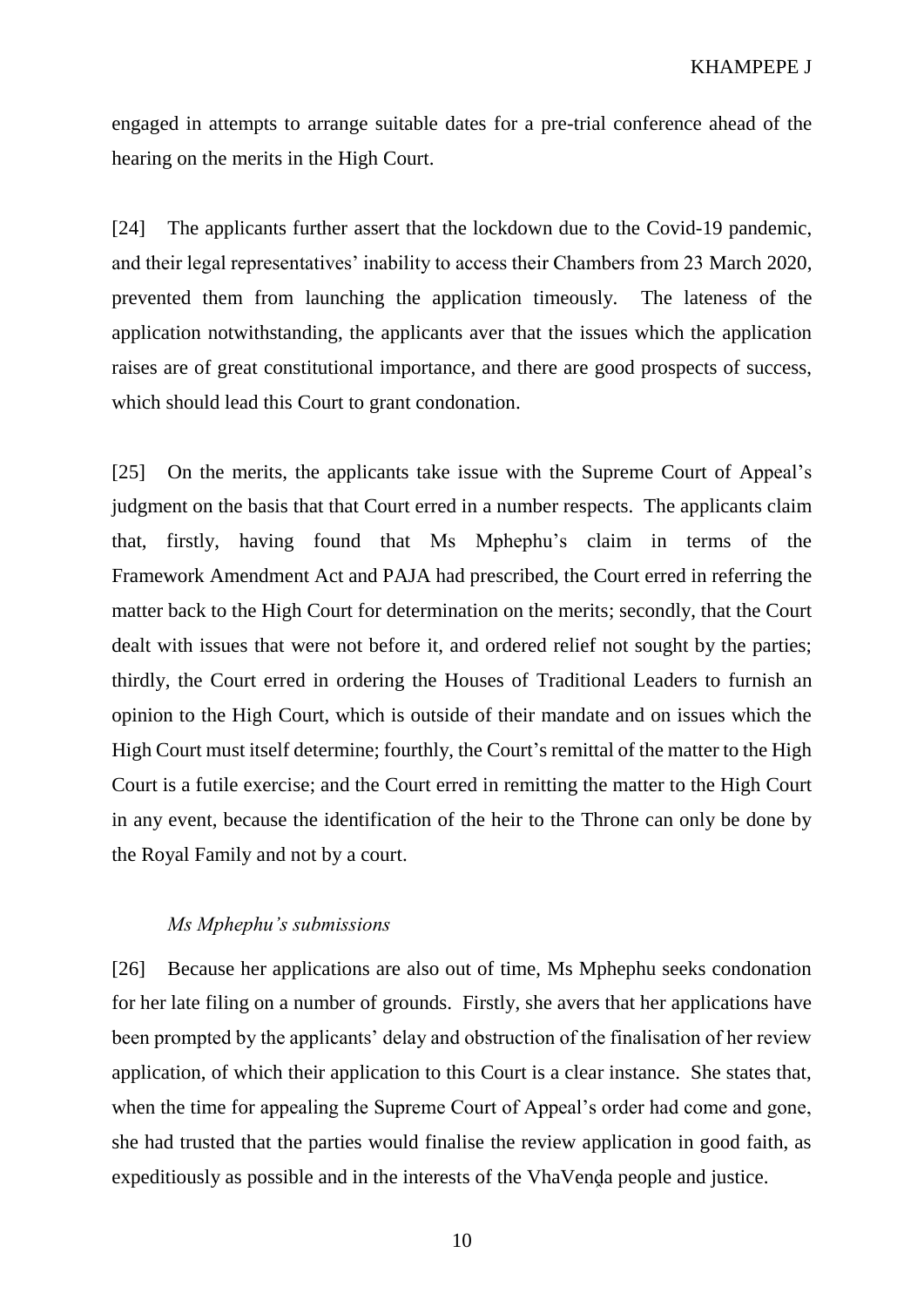KHAMPEPE J

[27] Secondly, Ms Mphephu argues that, although she was aware of the Supreme Court of Appeal's errors at the time, she decided to use her limited resources, given that she is represented by Legal Aid, to finalise the review application. Ms Mphephu argues that she did not anticipate that the applicants would launch obstructive litigation to further frustrate the finalisation of the review application.

[28] Regarding the main application, Ms Mphephu opposes it on several grounds. In the first instance, she argues that condonation should be refused because the application comes almost 15 months out of time and on the eve of the set down of the matter for oral evidence on the merits in the High Court. Ms Mphephu submits that the application is an attempt to obstruct the set down of the matter and delay its final resolution, which has already been delayed by some eight years. She sets out a detailed chronology which she says shows extensive delays on the part of the applicants in their attempt to prejudice her and the VhaVenḍa Community in the finalisation of this matter. For these reasons, Ms Mphephu submits that this Court should make a punitive costs order against the applicants.

[29] Furthermore, Ms Mphephu disputes that the applicants were entitled to wait for the opinion of the Houses of Traditional Leaders. She submits that, if anything, what is clear is that this application is being launched only because, as it turns out, the reports of the Houses do not favour Mr Mphephu-Ramabulana, and not because of genuine concern about the correctness of the Supreme Court of Appeal's judgment and order. Ms Mphephu submits that, in any event, the applicants have known of the reports of the Houses of Traditional Leaders since November 2019, and no explanation for the delay since that date has been proffered.

[30] On the merits, Ms Mphephu points out that the Supreme Court of Appeal decided only the points *in limine* that were on appeal and not her ultimate claim to the Throne, which it rightly remitted to the High Court. She submits that the Supreme Court of Appeal's decision in this regard should be upheld. Ms Mphephu also submits that the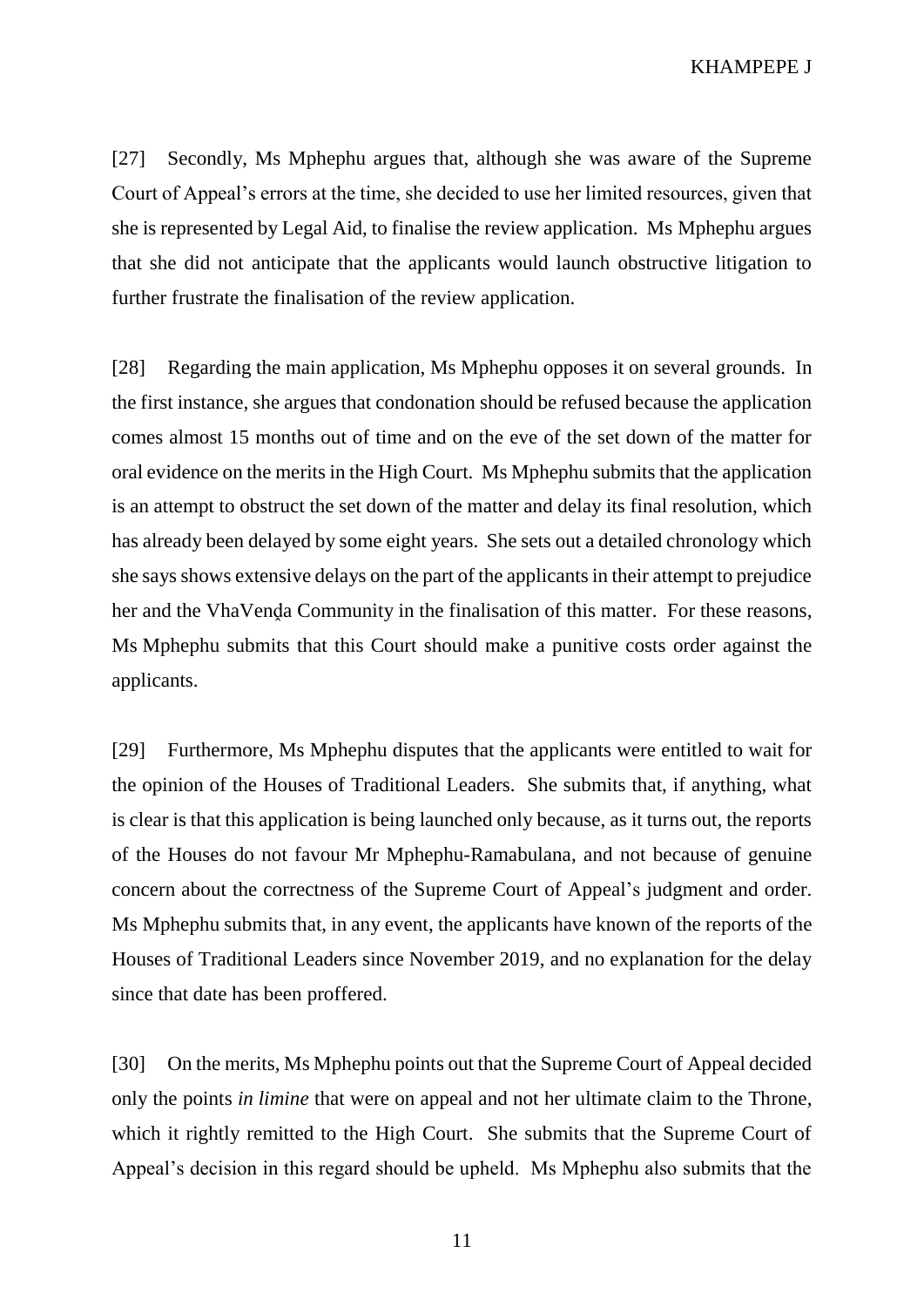Supreme Court of Appeal was entitled to order the President and the Premier to refer questions of customary law to the Houses of Traditional Leaders, because the provisions of section 212(2) of the Constitution and sections 9(3)(a) and 11(3)(a) and Chapter 4 of the Framework Act make clear that the Houses are established as the bodies with expertise on matters of customary law and traditional leadership. She submits that nothing in those provisions precluded the Supreme Court of Appeal's order.

[31] This Court has decided to determine the main application on the pleadings, without any further submissions or oral argument. The decision on the main application follows.

## *This Court's decision on the main application*

[32] It is necessary to begin by deciding the issue of condonation. After all, the main application can only be entertained by this Court if condonation is granted for its late filing.

<span id="page-11-3"></span><span id="page-11-2"></span><span id="page-11-1"></span><span id="page-11-0"></span>[33] It is perspicuous that compliance with this Court's Rules and timelines is not optional, and that condonation for any non-compliance is not at hand merely for the asking. The question in each case is "whether the interests of justice permit" that condonation be granted.<sup>9</sup> Factors such as the extent and cause of the delay,  $10$  the reasonableness of the explanation for the delay, $11$  the effect of the delay on the administration of justice and other litigants,<sup>12</sup> and the prospects of success on the merits if condonation is granted, $13$  are relevant to determining what the interests of justice dictate in any given case.

<sup>9</sup> *Mankayi v AngloGold Ashanti Ltd* [2011] ZACC 3; 2011 (3) SA 237 (CC); 2011 (5) BCLR 453 (CC) at para 8.

<sup>10</sup> *Brummer v Gorfil Brothers Investments (Pty) Ltd* [2000] ZACC 3; 2000 (2) SA 837 (CC); 2000 (5) BCLR 465 (CC) at para 3.

<sup>11</sup> *Van Wyk v Unitas Hospital (Open Democratic Advice Centre as Amicus Curiae)* [2007] ZACC 24; 2008 (2) SA 472 (CC); 2008 (4) BCLR 442 (CC) at para 20.

<sup>12</sup> Id and *Brummer* above n [10](#page-11-0) at para 3.

<sup>13</sup> *Mankayi* above n [9](#page-11-1) at para 8.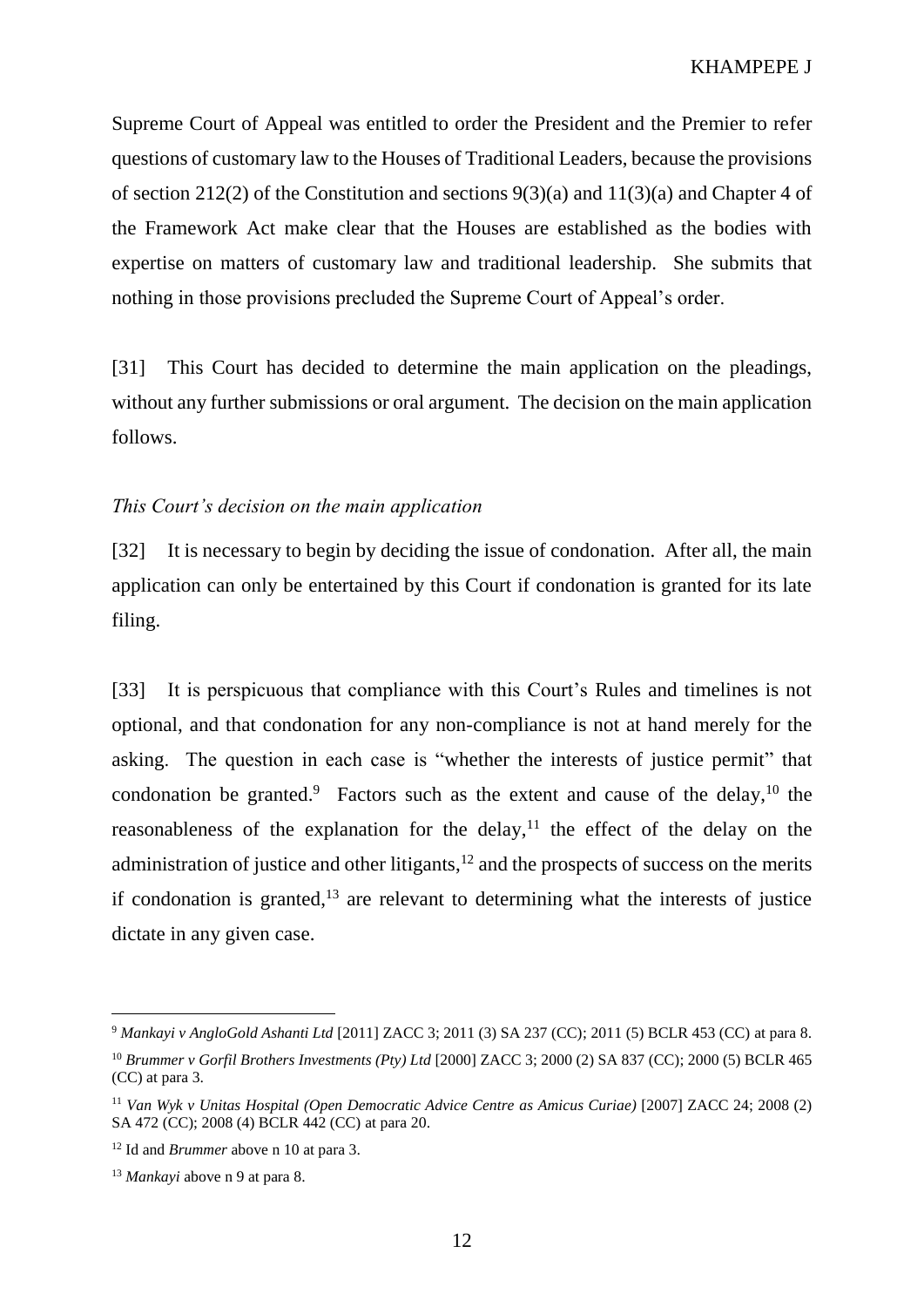KHAMPEPE J

[34] *In casu*, we are faced with a delay of over a year, which is evidently inordinate, and not justified by cogent reasons. I find myself compelled to take a dim view of the applicants' explanation that they had to wait for the reports of the Houses of Traditional Leaders in order to decide whether to appeal. It is not open to applicants simply to disregard this Court's Rules because they are mulling over whether or not to appeal. It is also plain from the grounds of appeal advanced that the Houses' reports bore little relevance to the applicants' decision to appeal. This was hardly surprising given that the part of the Supreme Court of Appeal's order relating to the Houses was made against the President and the Premier, and not the applicants. It is difficult, then, to discern of what relevance the contents of the reports are to the main application.

[35] Indeed, the only gripe the applicants have with the relief ordered by the Supreme Court of Appeal in relation to the Houses is that the order to provide an opinion falls outside of their mandate. But this ground of appeal was not contingent on the contents of the Houses' reports, and could have been advanced without first waiting to peruse the reports. In the absence of a plausible explanation, it appears to me that Ms Mphephu is correct in claiming that the applicants' waiting game was probably propelled by hope that the Houses' reports would favour the applicants, and a belated decision to appeal was taken when this did not materialise. Far from being a reasonable explanation for the delay, this purported explanation by the applicants borders on abuse of court processes.

[36] Moreover, as Ms Mphephu points out, the applicants have known of the Houses' reports since November 2019. No reasonable explanation has been provided as to why the applicants failed to launch proceedings immediately thereafter. The best excuse the applicants could provide was that their legal representatives were hamstrung by the apparently taxing logistics of arranging suitable dates for a pre-trial conference ahead of the hearing on the merits in the High Court. Does sending a collection of correspondence for a pre-trial conference constitute so heavy a burden as to prevent the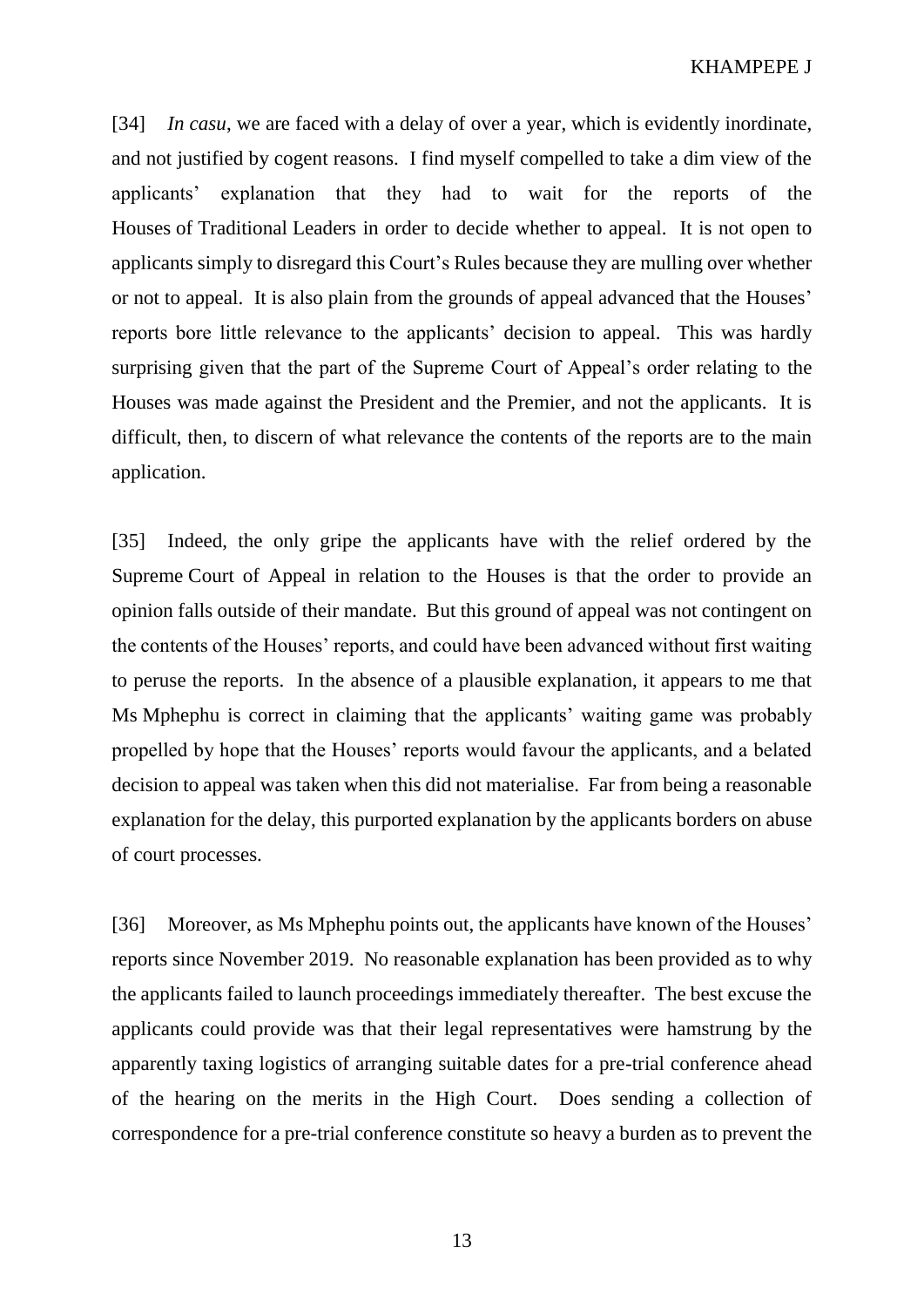launching of an allegedly important application for leave to appeal to the country's apex court? The flimsiness of this excuse need only be stated to be seen.

[37] There was, as a last-ditch effort to rescue the applicants' plea for condonation, an attempt to rely on the Covid-19 pandemic and the ensuing lockdown from late March 2020. While the pandemic, together with its attendant lockdowns, has no doubt been responsible for legitimate delays in many contexts, this Court will still closely scrutinise any purported reliance on the pandemic to justify failure to comply with its rules. It is for this Court to determine for itself whether or not the pandemic offers a reasonable explanation for the delay in a given case. I am afraid that in this case, it does not. As the applicants themselves acknowledge, it is only the period from late March 2020 until July 2020, when they launched their application, which could have been affected by the pandemic. The pandemic, therefore, cannot justify the delay since the Supreme Court of Appeal handed down its judgment in April 2019. In truth, it seems to me that the applicants' use of the pandemic as an opportunistic crutch to explain their delay was really the final flogging of an otherwise dead horse. No reasonable explanation has been put forward for the excessive delay, and this is a strong indicator that the application for condonation must fail.

[38] While I am of the view that the extremity of the delay, coupled with the paucity of the explanation provided, justify the immediate refusal of condonation, I am mindful that this Court has said that lateness and inadequacy of the explanation provided are not necessarily dispositive of the question of condonation.<sup>14</sup> This is because the other factors relevant to condonation may favour its granting and tilt the interests of justice to the other side of the scale. If anything, however, the other factors in this case bring the scale flat to the ground on the side of refusing condonation. Entertaining the main application at this stage, when the review application is due to be finalised in the

<sup>14</sup> *Bertie Van Zyl (Pty) Ltd v Minister for Safety and Security* [2009] ZACC 11; 2010 (2) SA 181 (CC); 2009 (10) BCLR 978 (CC) at paras 13-4. See also *S v Ndlovu* [2017] ZACC 19; 2017 (2) SACR 305 (CC); 2017 (10) BCLR 1286 (CC) at para 32.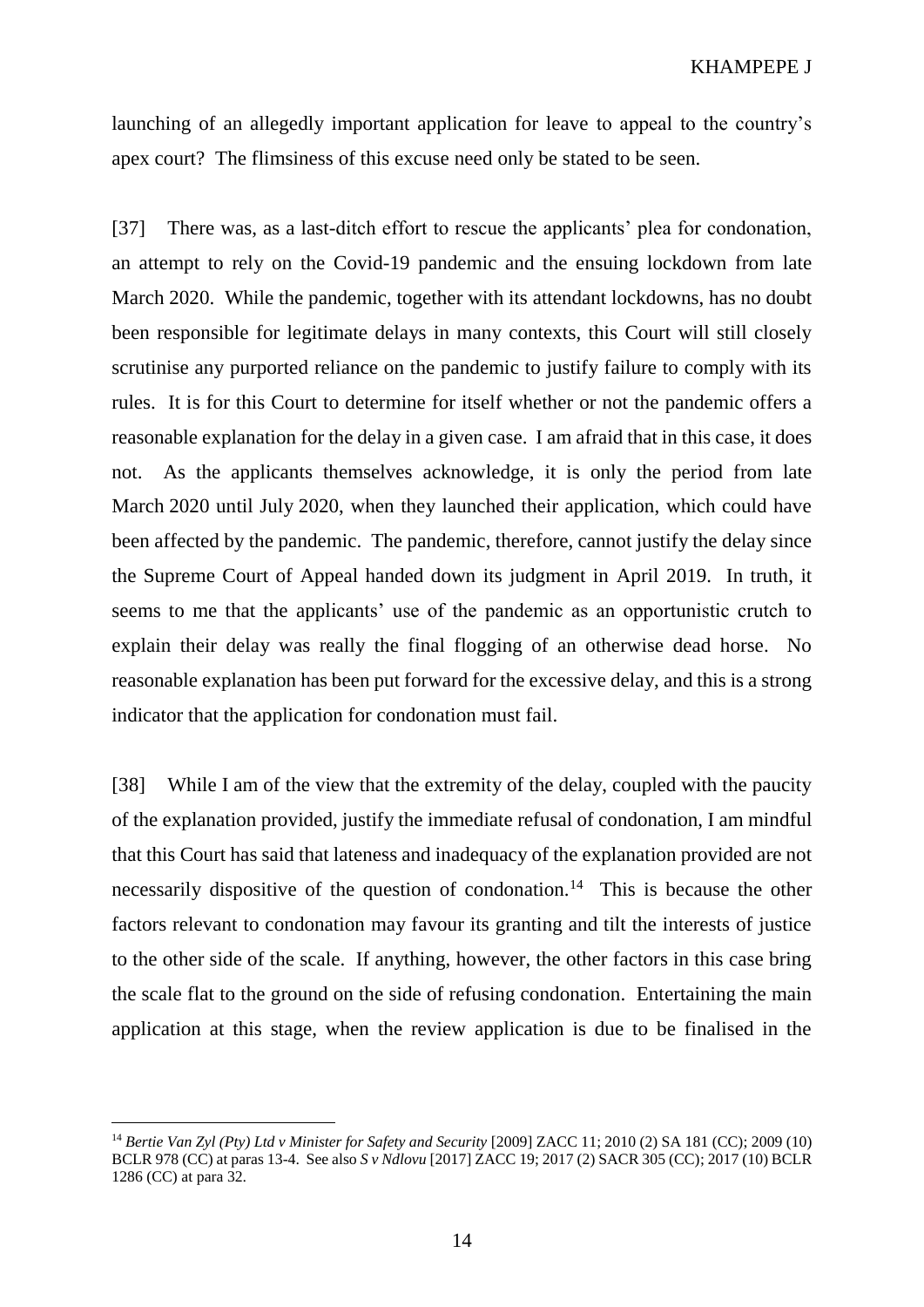High Court, would be highly prejudicial to the finalisation of the dispute between the parties, and would be a fundamental hindrance to the administration of justice.

[39] Moreover, and in any event, the main application lacks prospects of success. The bedrock of the applicants' case is that the Supreme Court of Appeal ought not to have upheld the appeal after finding that Ms Mphephu's claim had prescribed. But this is a fundamental and seemingly opportunistic misreading of the Supreme Court of Appeal's judgment. The Supreme Court of Appeal only found that Ms Mphephu's claim in terms of certain sections of the Framework Amendment Act had prescribed. But this was not dispositive of Ms Mphephu's claims in terms of other provisions, and certainly did not prevent a review in terms of PAJA. To put it bluntly, the grounds of appeal advanced are in many ways flimsy and unconvincing, and do not even attempt to unseat the PAJA grounds of review on which the Supreme Court of Appeal reviewed and set aside the Identification Decision and the Recognition Decision. The result is that those grounds of review remain unchallenged, and the appeal would have no prospects of succeeding if entertained. Ergo, when all the relevant factors are considered, there can be no question about where the interests of justice lie in this case: condonation must be refused.

[40] Having refused condonation, the main application is not before this Court for determination and is dismissed on that basis.

### *This Court's decision on the intervention application*

[41] Given the decision that this Court has reached on the main application, it is unnecessary to delve into the merits of the intervention application. This is so because the intervening applicants applied specifically to make submissions in the main application. Their main contention was that they have a direct and substantial interest in this matter because, so they claim, neither Mr Mphephu-Ramabulana nor Ms Mphephu are entitled to ascend to the Throne. This is apparently because the second intervening applicant, Mr Ravhura, is in fact the rightful heir to the Throne.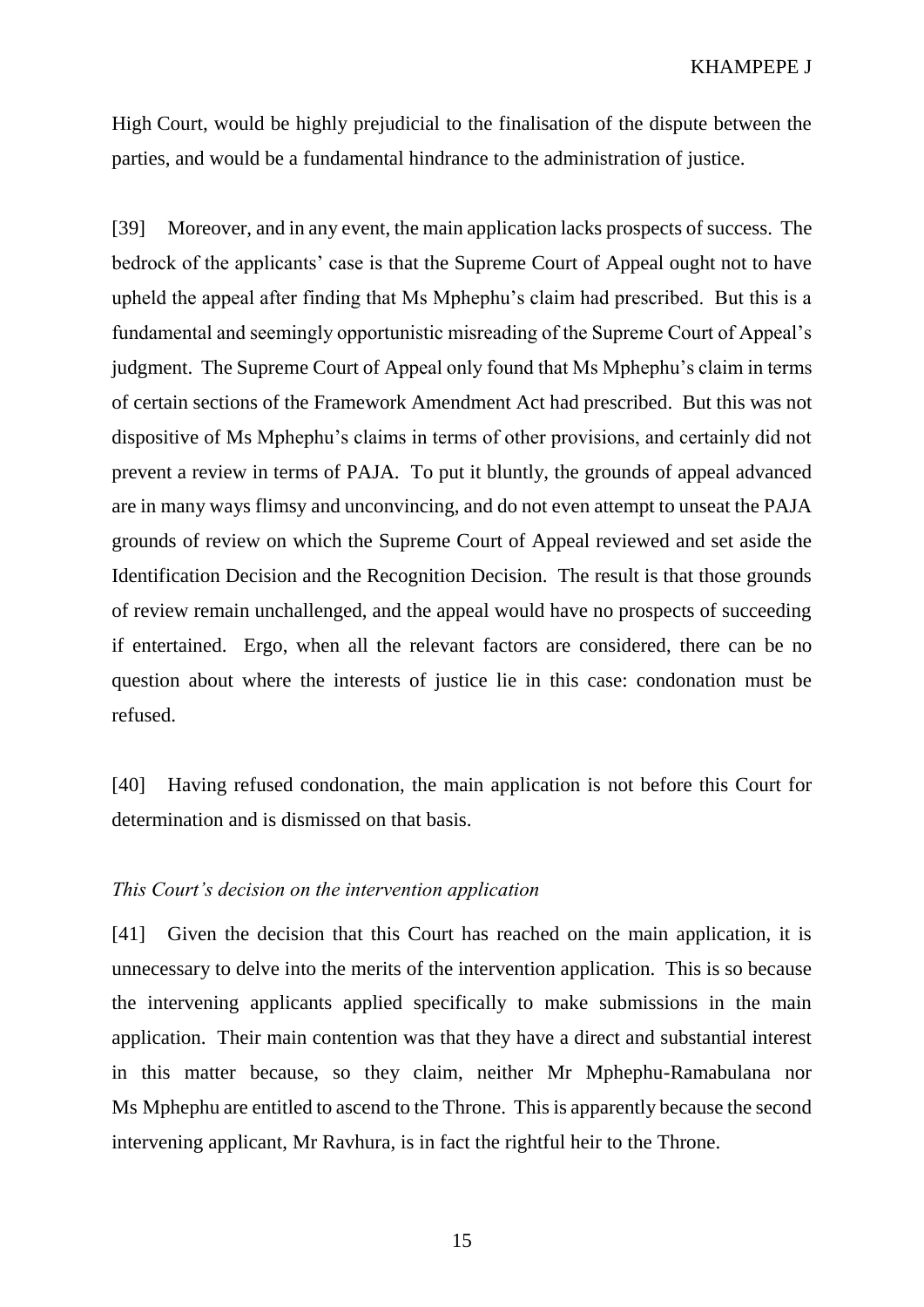[42] The submissions which the intervening applicants sought to make were contingent on this Court adjudicating the merits of the main application and finally deciding the rightful heir to the Throne. These are not issues we reach and, as a result, the intervention application does not arise for determination.

#### *Ms Mphephu's counter-applications*

 $\overline{a}$ 

[43] I mentioned earlier that Ms Mphephu launched several counter-applications in response to the main application, including an application for condonation, for leave to cross-appeal, and for direct access to this Court.

[44] Once again, it is necessary to begin by disposing of the application for condonation. Cognisant of the fact that Ms Mphepu's applications are, like the applicants', considerably late, I wondered at length whether her applications should not similarly be dismissed given the lengthy delay. However, this Court has, on a number of occasions, said that the length of the period of the delay is not the only consideration in determining whether condonation should be granted. As I have already explained, the central question in a condonation enquiry is whether it is in the interests of justice to grant condonation.<sup>15</sup>

[45] In the case of Ms Mphephu, the aspects of her applications which are conditional on the Court granting leave to appeal in the main application fall away because leave in the main application is refused. However, those aspects of her applications that are unconditional are more complex and provide much food for thought, both on condonation and leave to appeal.

[46] There are some prospects of success apropos to Ms Mphephu's two unconditional applications. It strikes me that the Supreme Court of Appeal applied rules

<sup>15</sup> See the discussion at [\[33\]](#page-11-2) which is supported by a number of this Court's decisions, including: *Mankayi* above n [9](#page-11-1) at para 8; *Van Wyk* above n [11](#page-11-3) at para 20; *S v Mercer* [2003] ZACC 22; 2004 (2) SA 598 (CC); 2004 (2) BCLR 109 (CC) at para 4; *Head of Department, Department of Education, Limpopo Province v Settlers Agricultural High School* [2003] ZACC 15; 2005 JDR 1227 (CC); 2003 (11) BCLR 1212 (CC) at para 11; and *Brummer* above n [10](#page-11-0) at para 3.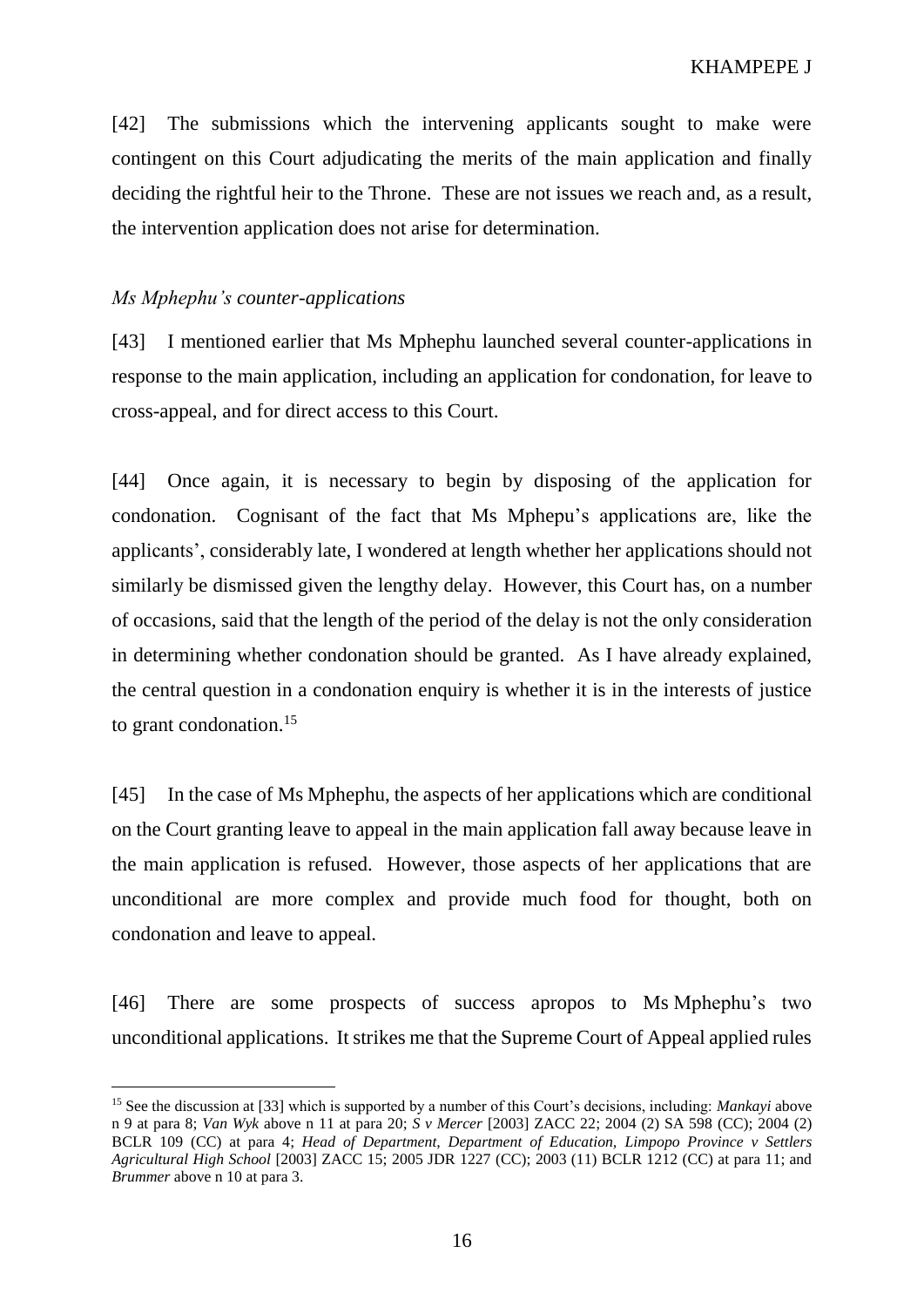KHAMPEPE J

<span id="page-16-0"></span>of costs that ordinarily apply to regular litigants on appeal despite having conducted a PAJA review of the administrative action of organs of State. This is especially so since Ms Mphephu argues that the Supreme Court of Appeal's attention was drawn to the Biowatch principle,<sup>16</sup> which was ignored. Given that Ms Mphephu's challenge was in vindication of her constitutional rights, that she enjoyed substantial success in vindicating them, and in the light of the silence of the Supreme Court of Appeal's judgment on the applicability of *Biowatch*, there are strong prospects of success on these particular points. As a result, condonation is granted to Ms Mphephu.

[47] As regards the substance of the cross-appeal, the first set of Ms Mphephu's applications were conditional applications for direct access and leave to cross-appeal against various aspects of the judgment and order of the Supreme Court of Appeal. The condition in these applications was that they were brought only if this Court was inclined to set down the main application for oral hearing, or otherwise to grant the relief sought in that application.

[48] The second was an unconditional application for leave to cross-appeal the Supreme Court of Appeal's costs orders. The third set consisted of what Ms Mphephu referred to as an application for a discharge of the Supreme Court of Appeal's stay order, on the strength of what was alleged to be this Court's wide remedial powers in terms of sections 172 and 173 of the Constitution to discharge interlocutory orders.

[49] On 24 February 2021, this Court issued directions calling on the parties to file written submissions on: the Supreme Court of Appeal's stay order; the Supreme Court of Appeal's costs order; and Ms Mphephu's request for punitive costs against the applicants in this Court. I briefly set out the submissions filed by the parties on each of these issues in what follows.

<sup>&</sup>lt;sup>16</sup> The *Biowatch* principle provides that where individuals litigate against the State in order to vindicate constitutional rights and are successful, they are entitled to a costs award. See *Biowatch Trust v Registrar, Genetic Resources* [2009] ZACC 14; 2009 (6) SA 232 (CC); 2009 (10) BCLR 1014 (CC).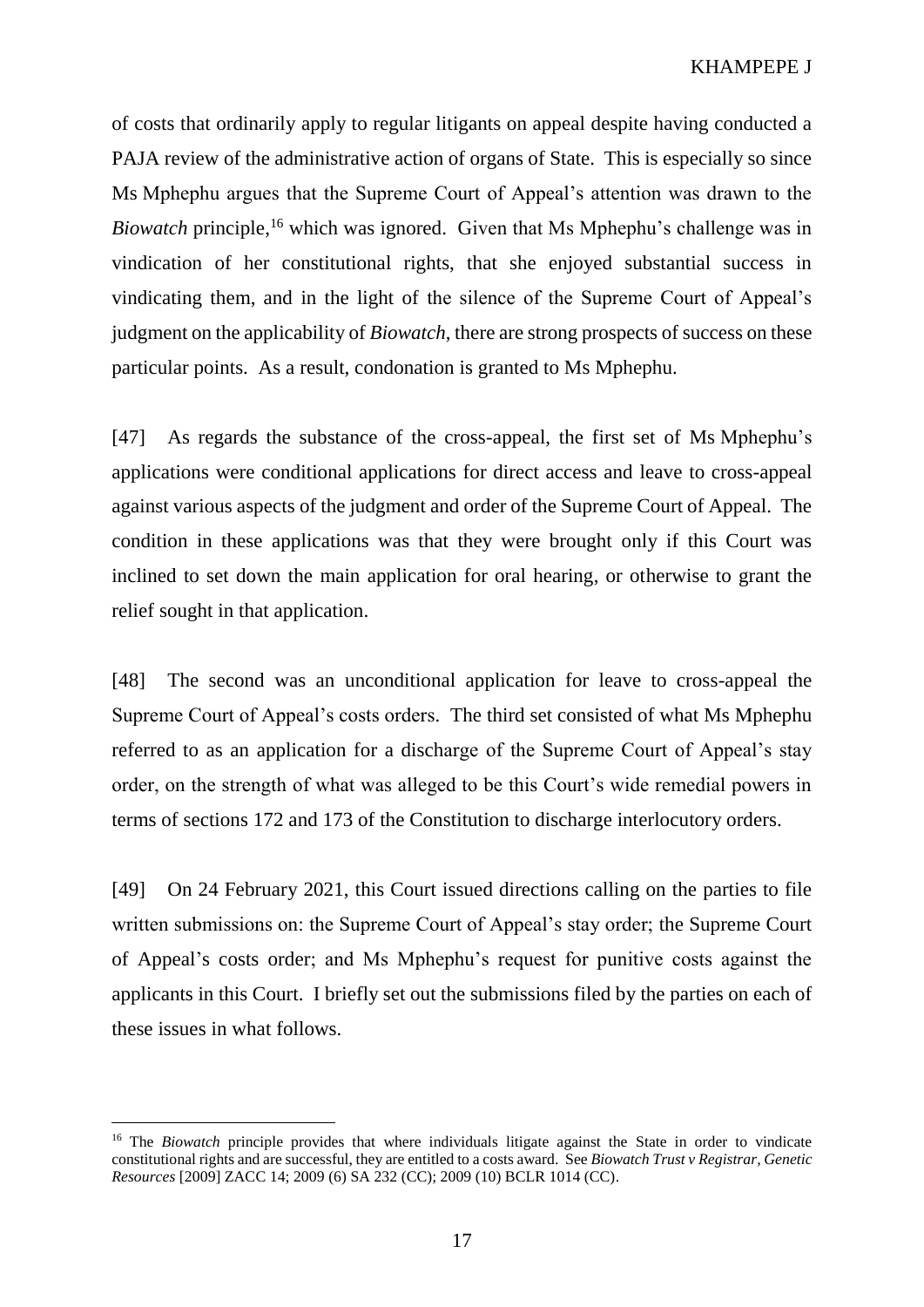*Parties' submissions on the Supreme Court of Appeal's stay order*

## *Ms Mphephu*

[50] Ms Mphephu submits that the Supreme Court of Appeal's stay order must be discharged or set aside on two related grounds. In the first instance, Ms Mphephu says that the stay order is not just and equitable. Additionally, she argues that the stay order was granted unfairly and without affording her, as the person who is prejudiced by the order, an opportunity to be heard on its appropriateness. She says that the stay order was not sought by either of the parties and was thus not properly considered by the Supreme Court of Appeal.

[51] Ms Mphephu submits that the stay order is prejudicing her and the Venda nation in the ongoing review proceedings because it provides an incentive for Mr Mphephu-Ramabulana to delay the finalisation of the matter while enjoying the benefits of the Throne. Additionally, it subjects the Venda nation to the indefinite rule of an unlawfully appointed and publicly compromised King. For as long as his application to this Court (and any other litigation he may launch in the future) is pending, Mr Mphephu-Ramabulana is protected in his unlawful Kingship. She says that it is unjust that the stay order keeps Mr Mphephu-Ramabulana's Kingship intact and enables him to enjoy access to considerable resources which, in turn, enable him to engage in protracted litigation, despite the Supreme Court of Appeal having found his appointment to be unlawful. The injustice is exacerbated by the Supreme Court of Appeal's finding that rendered him without any legal entitlement to these resources. Ms Mphephu submits that she is unable to counter this litigation because she has no funds and is represented by Legal Aid.

[52] According to Ms Mphephu, it is not clear whether, in making the stay order, the Supreme Court of Appeal purported to exercise its remedial discretion in terms of section 172(1)(b) of the Constitution, or its power to regulate its own processes under section 173. She submits that, either way, she ought to have been granted a hearing before the order was issued, and the failure to do so was a procedural irregularity which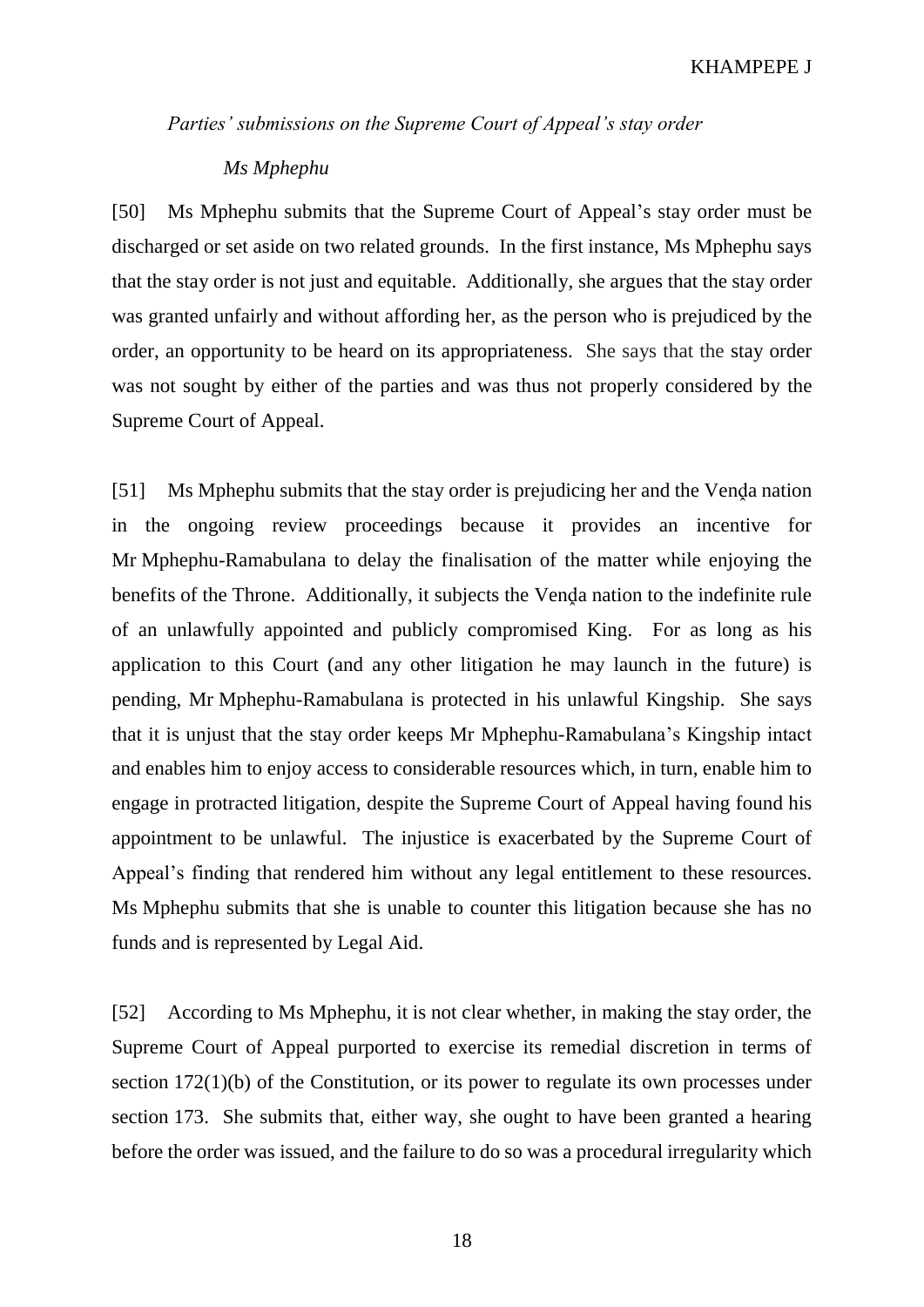impaired her right to just administrative action in terms of section 33 of the Constitution and PAJA, and of access to courts under section 34 of the Constitution. She avers that at the core of both sections  $172(1)(b)$  and  $173$  is the principle of fairness, which prohibits courts from granting orders that are prejudicial, and without hearing the prejudiced party. Ms Mphephu submits that this Court has the power to set aside or discharge the stay order in terms of its broad remedial power outlined in sections 172(1)(b) or 173 of the Constitution.

## *The applicants*

[53] Instead of limiting their written submissions to the issues directed by this Court, the applicants dedicated half of their submissions to arguments on why the main application should succeed. In essence, it was argued that the Supreme Court of Appeal should have dismissed Ms Mphephu's appeal when upholding the High Court's finding that, insofar as lodging a claim or declaring a dispute with the Commission in terms of the Framework Amendment Act is concerned, Ms Mphephu's claim had prescribed.

[54] In relation to the stay order, the applicants withdraw the averment made in their pleadings that the order was in the interests of justice. They now maintain that they agree with Ms Mphephu that the Supreme Court of Appeal erred in making the stay order, and in doing so without hearing the parties on the order. They argue that, having found the judgment of the High Court to be correct on the prescription point, the withdrawal of Mr Mphephu-Ramabulana's recognition certificate was not an issue on appeal. The applicants assert that this is a ground to overturn the entire judgment of the Supreme Court of Appeal.

## *The State respondents*

[55] The State respondents, being the President, the Minister and the Commission, filed written submissions in which they indicate that they abide by the decision of this Court, and filed the submissions only in compliance with this Court's directives. On the stay order, the State respondents argue that it is plain from the Court's statement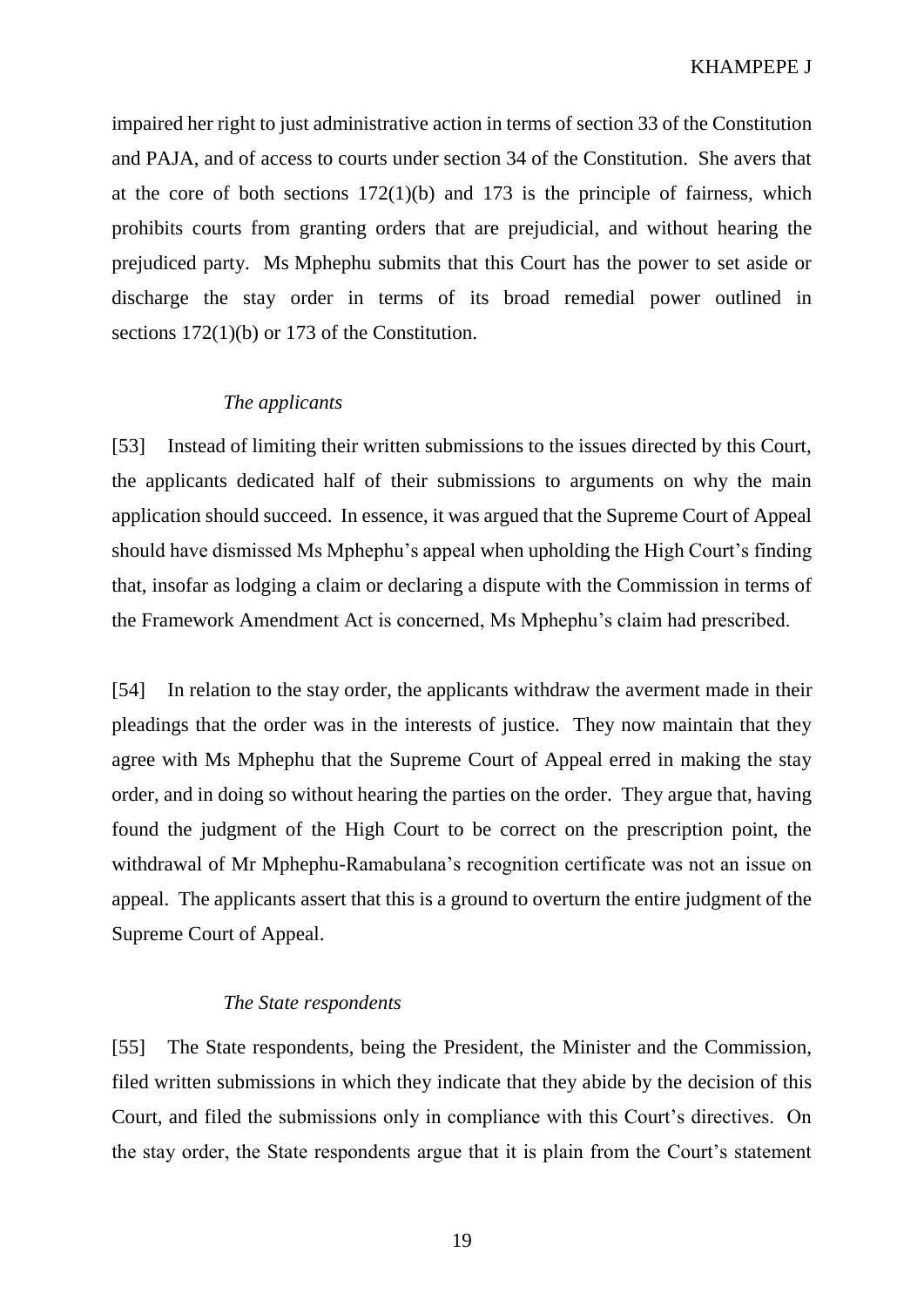that it was premature to consider the question of a just and equitable remedy before the entire review application was finalised. And, that the Supreme Court of Appeal refrained from exercising its powers in terms of section 172(1)(b) of the Constitution, and instead exercised its powers in terms of section 173. This being the case, the State respondents submit that it was not necessary for the Supreme Court of Appeal to hear the parties on the stay order. Their position is that the Supreme Court of Appeal was well aware that, because there were outstanding issues which required adjudication by the High Court, it could not grant final relief in the matter.

[56] Furthermore, the State respondents assert that the stay order does not prejudice Ms Mphephu, as it does not follow from the Supreme Court of Appeal's invalidation of Mr Mphephu-Ramabulana's recognition and appointment that Ms Mphephu would automatically be recognised as Queen of VhaVenḍa. While the State respondents admit that it is concerning that Mr Mphephu-Ramabulana continues to act as King of VhaVenḓa despite his appointment having been declared unlawful, unconstitutional and invalid, they aver that the stay order appears not unlike a declaration of invalidity that is suspended by this Court from time to time in terms of section  $172(1)(b)(ii)$  of the Constitution.

#### *Parties' submissions on costs*

### *Ms Mphephu*

 $\overline{a}$ 

[57] On the Supreme Court of Appeal's costs order, Ms Mphephu argues that the Court erred, because she was entitled to costs in both the High Court and the Supreme Court of Appeal in view of her substantial and final success on the points *in limine*. She relies on this Court's decision in *Baloyi*, <sup>17</sup> which shows, so she submits, that even where the balance of issues is remitted to the court a quo, an appellant's success entitles them to costs. Ms Mphephu also submits that since her review application against the State seeks to enforce and vindicate constitutional rights, the

<sup>17</sup> *Baloyi v Public Protector* [2020] ZACC 27; (2021) 42 ILJ 961 (CC); 2021 (2) BCLR 101 (CC).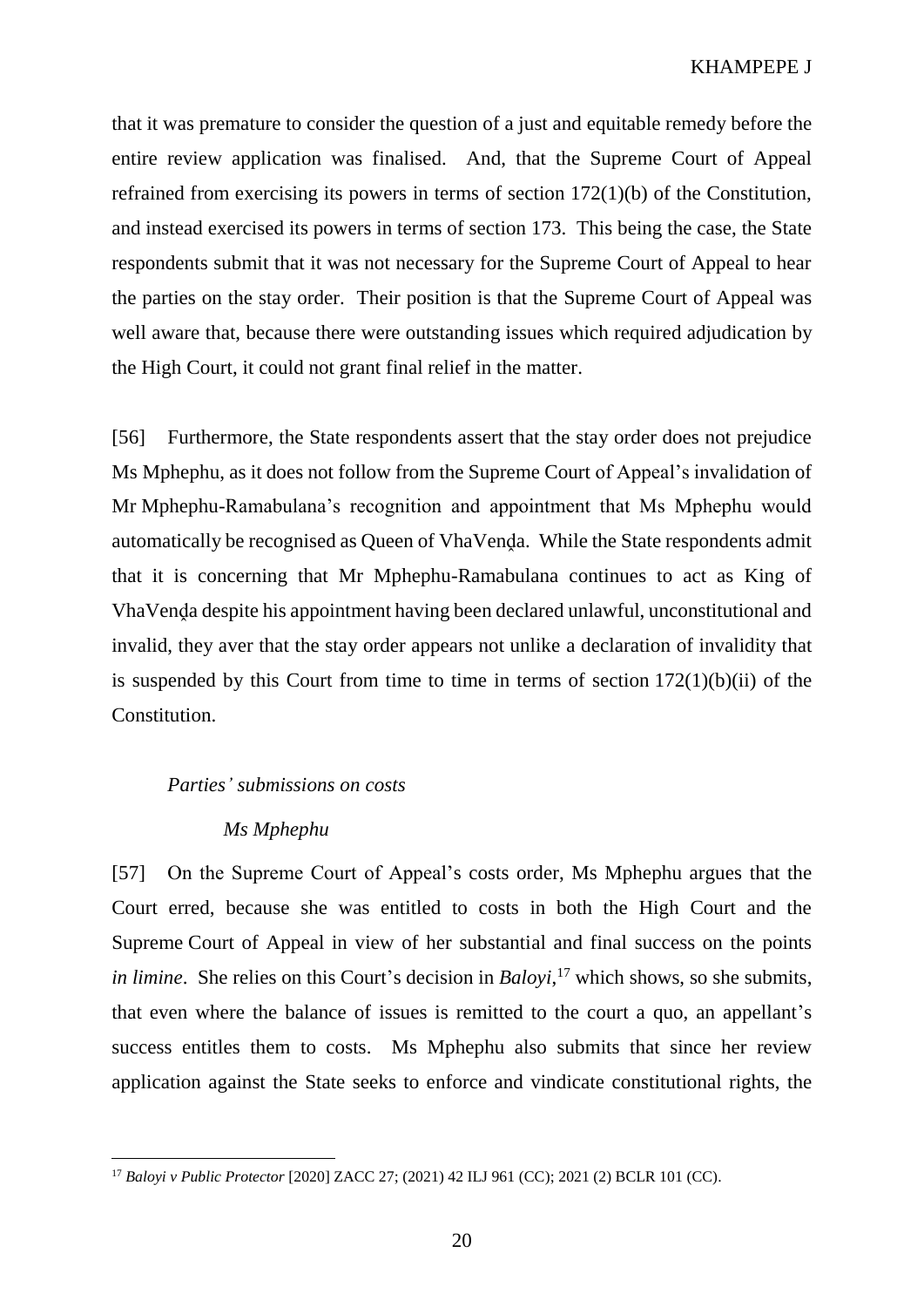*Biowatch* principle dictates that she ought to have been awarded costs in both the High Court and in the Supreme Court of Appeal.<sup>18</sup>

[58] Ms Mphephu also seeks punitive costs against the applicants in this Court on the basis that they obstructed the administration of justice by significantly and purposefully delaying the final resolution of the matter. Ms Mphephu alleges that Mr Mphephu-Ramabulana's conduct is worthy of this Court's rebuke through punitive costs, for he lied on oath in his opposing affidavit to the applicant's counter-applications in this Court about the current criminal proceedings he faces as a result of alleged involvement in unlawful VBS Mutual Bank activities.

# *The applicants*

[59] The applicants' submissions on the Supreme Court of Appeal's costs order depend, to a great extent, on their submission that that Court erred in upholding the appeal. On costs in the High Court, the applicants maintain that this issue was entirely within that Court's discretion. They further assert that the High Court's exercise of its discretion not to award costs should not be interfered with, given that the issues in this matter affect the VhaVenda people rather than the parties. Finally, on Ms Mphephu's request for punitive costs in the proceedings before this Court, the applicants aver that their application raises genuine constitutional issues of great importance to the VhaVenḓa people, and that there is nothing in the way they have conducted themselves in this Court which justifies its opprobrium through a punitive costs order.

## *The State respondents*

[60] The State respondents submit that, given their decision to abide by the decision of this Court, the question of costs in the appeal is a matter between the applicants and Ms Mphephu. Accordingly, they make no submissions on the issue of punitive costs, save to state that there is no basis for any costs order against them in view of their decision to abide.

<sup>18</sup> *Biowatch* above n [16.](#page-16-0)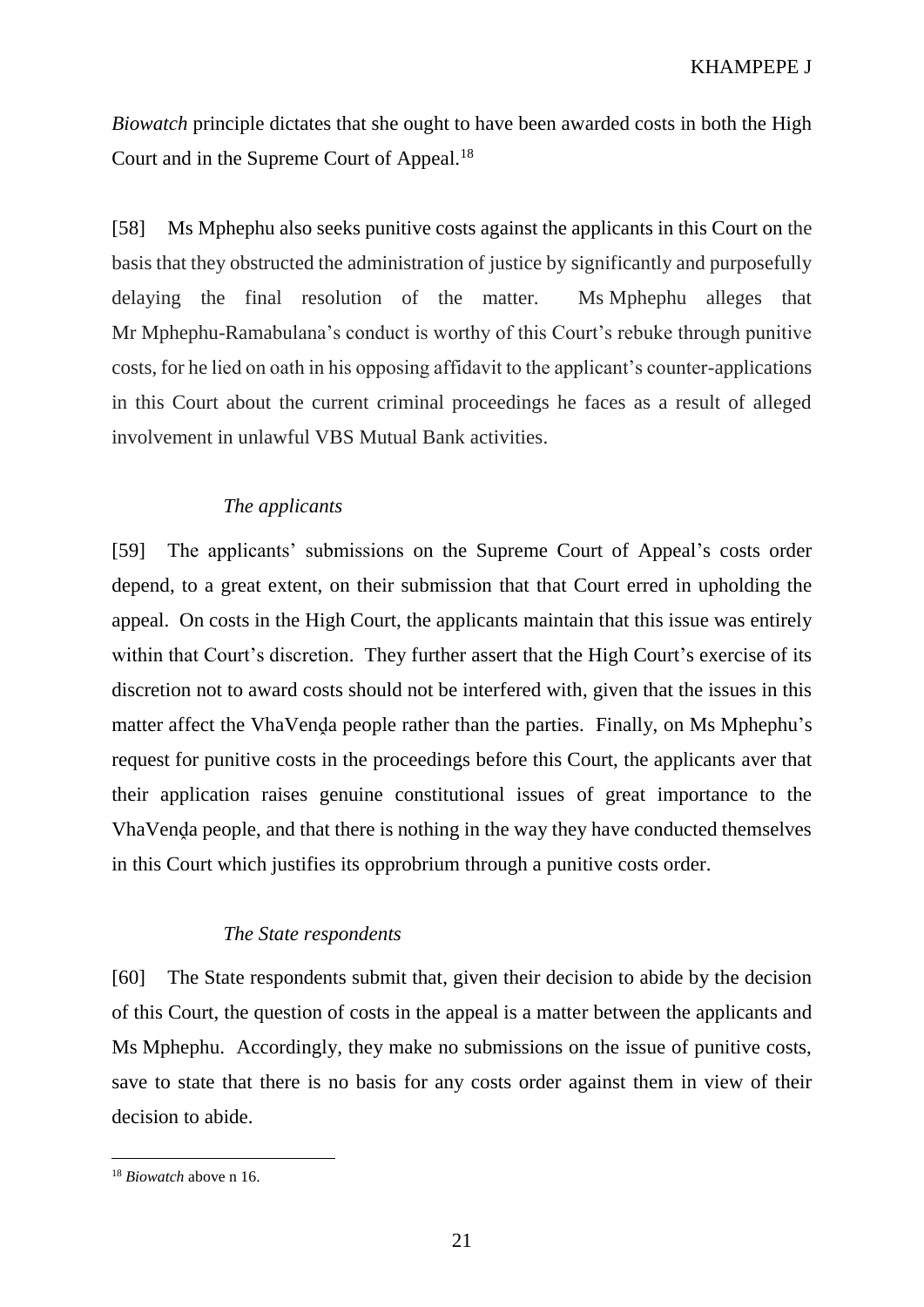## *This Court's decisions on Ms Mphephu's counter-applications*

[61] This Court has decided to determine Ms Mphephu's counter-applications on the basis of the pleadings and the written submissions filed in response to its directions, without an oral hearing. Our decisions on each of the counter-applications are set out in what follows.

[62] In view of our decision to refuse condonation and dismiss the main application, Ms Mphephu's conditional applications fall away and do not arise for determination. These applications were conditional on this Court setting down that application for hearing, or being inclined to grant the relief sought therein.

[63] What remains is the class of unconditional counter-applications relating to the Supreme Court of Appeal's stay and costs orders. It is trite that for this Court to entertain these applications they must engage this Court's jurisdiction, and it must be in the interests of justice to entertain them. In my view, there is no doubt that these pre-conditions are met. None of the parties argue that the unconditional counter-applications do not engage this Court's jurisdiction. Rightly so. At the core of the dispute between the parties in relation to the stay order lies the question of whether the order constitutes just and equitable relief, pursuant to the Supreme Court of Appeal's review of the Identification Decision and the Recognition Decision. It is trite that the review and exercise of public power by courts always raises a constitutional issue, and therefore engages this Court's jurisdiction.<sup>19</sup> Moreover, this matter calls upon this Court to evaluate the Supreme Court of Appeal's approach to the consequences of unconstitutional and invalid administrative action and implicates the power in section 172(1) of the Constitution. These are constitutional issues falling squarely within this Court's jurisdiction.

<sup>19</sup> *Bato Star Fishing (Pty) Ltd v Minister of Environmental Affairs and Tourism* [2004] ZACC 15; 2004 (4) SA 490 (CC); 2004 (7) BCLR 687 (CC) at para 22.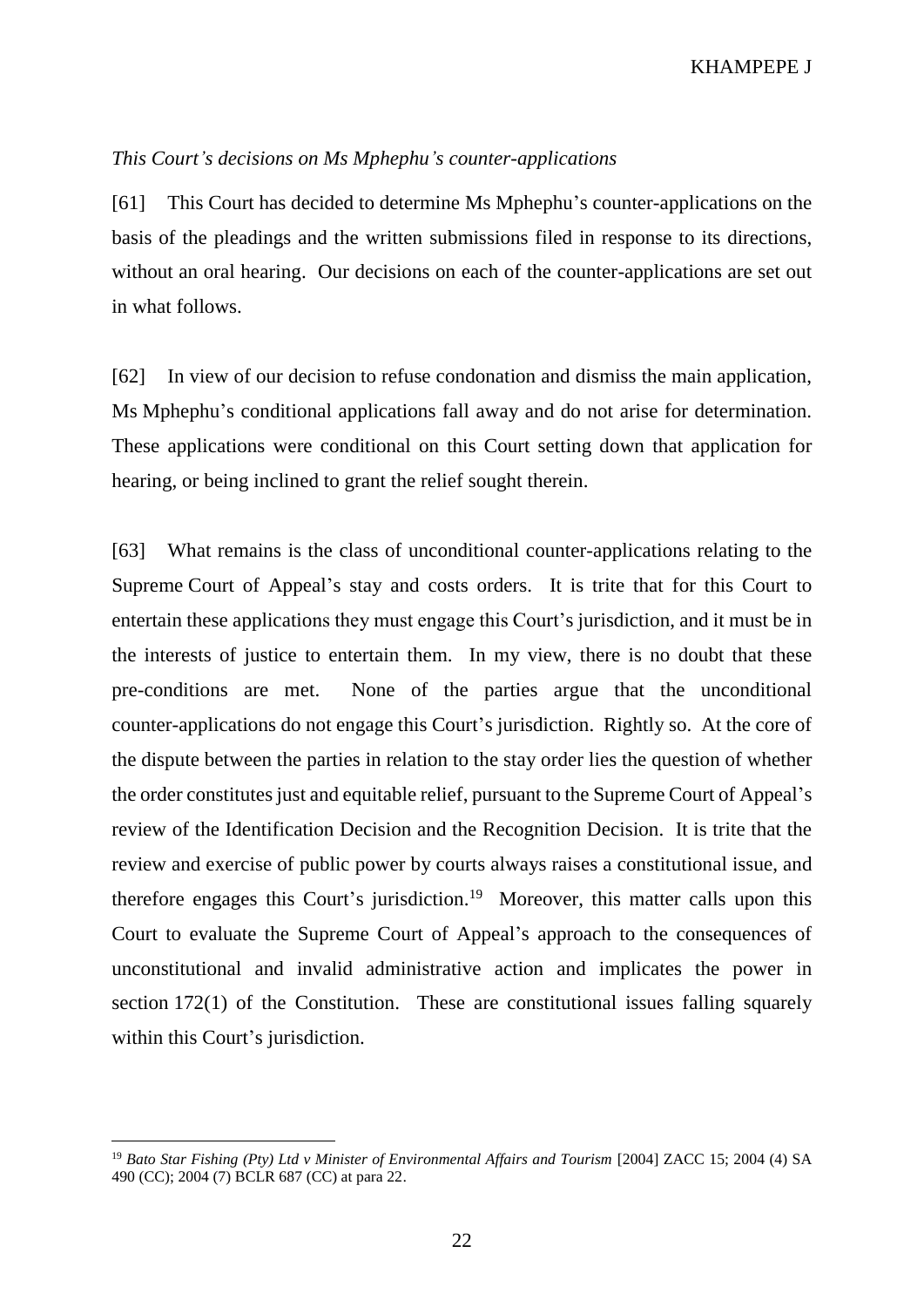[64] The challenge to the costs order of the Supreme Court of Appeal similarly engages this Court's jurisdiction, it being settled that "[t]he award of costs in a constitutional matter itself raises a constitutional issue and therefore this Court has jurisdiction to hear it".<sup>20</sup> As will be clear from my exposition below, Ms Mphephu's unconditional counter-applications also bear prospects of success, and it is in the interests of justice to entertain them. In what follows, I set out each of this Court's decisions on the merits of the unconditional counter-applications in turn.

## *The challenge to the Supreme Court of Appeal's stay order*

[65] My point of departure on this issue is the Constitution. The consequences of a court finding that an administrative act is unlawful and unconstitutional, as the Supreme Court of Appeal did in respect of the Identification Decision and the Recognition Decision, are dictated by the Constitution itself. Section 172(1)(a) of the Constitution prescribes that such an administrative act must be declared invalid. As this Court noted in *Doctors for Life International*, albeit in the context of unconstitutional legislation, a court which has found conduct to be unconstitutional enjoys no discretion, and must declare it invalid.<sup>21</sup> This stringent injunction "gives expression to the supremacy of the Constitution and the rule of law",<sup>22</sup> which are entrenched in the Constitution.<sup>23</sup> It is for this reason that I must, at this earliest available opportunity, reject the contention by the State respondents that, in making the stay order, the Supreme Court of Appeal exercised not the remedial power in section 172(1) of the Constitution, but the power to regulate its own processes in section 173.

[66] Let me make this clear: section 172(1) is the primary constitutional memorial of a court's remedial powers in constitutional matters. The section fully sets out the parameters of what a court can and should do pursuant to a declaration that law or

<sup>20</sup> *Biowatch* above n [16](#page-16-0) at para 10.

<sup>&</sup>lt;sup>21</sup> Doctors for Life International v Speaker of the National Assembly [2006] ZACC 11; 2006 (6) SA 416 (CC); 2006 (12) BCLR 1399 (CC) at para 201.

 $22$  Id.

 $23$  The supremacy of the Constitution is entrenched in section 2, while the rule of law is a foundational value set out in section 1(c).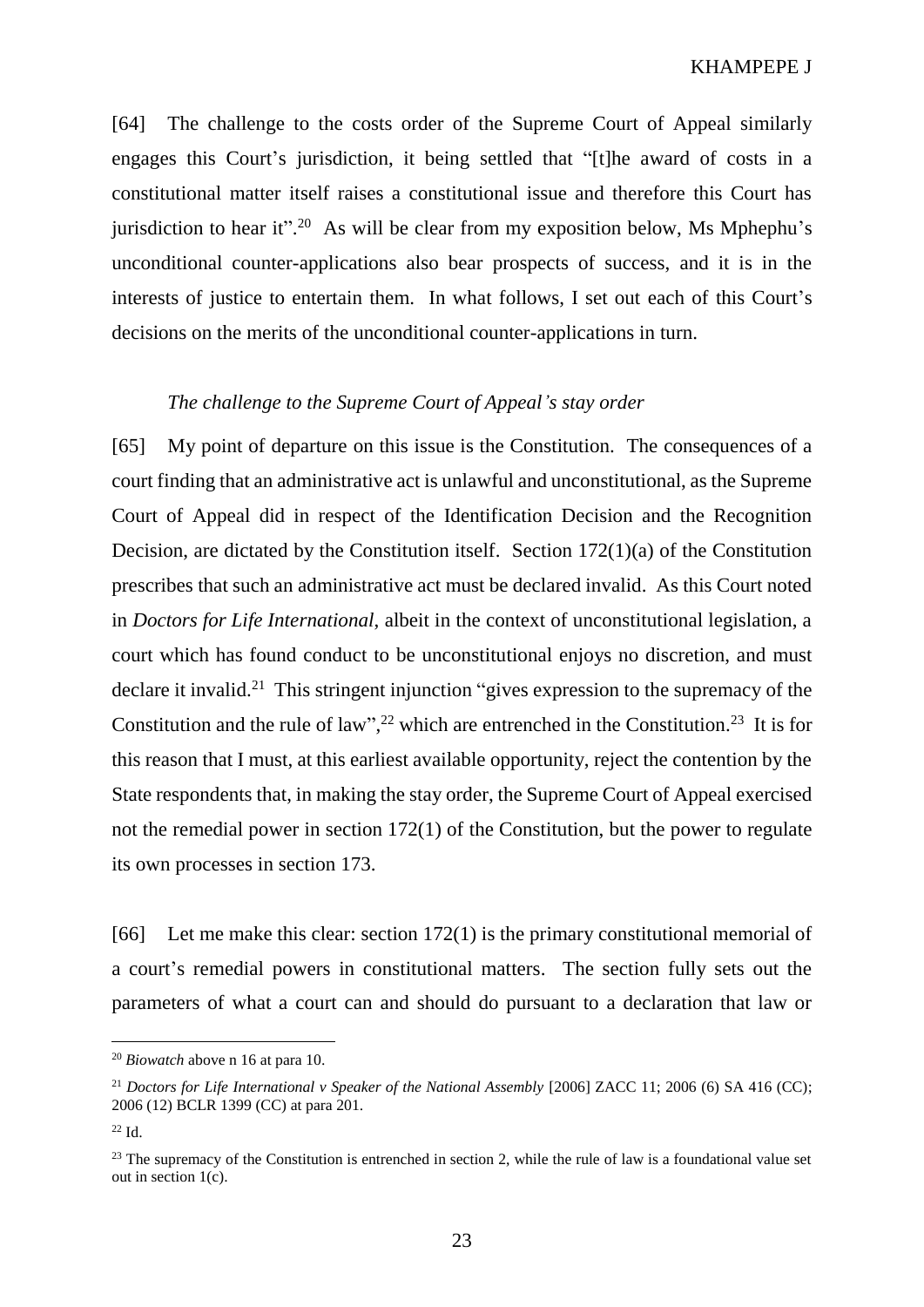conduct, which includes administrative action, is unconstitutional. It is not an option available to a court to evade the consequences of a finding of unconstitutionality by purporting to exercise the power to regulate its own processes in section 173. That construction is untenable, and would allow courts to use the seemingly cosmic facility of section 173 to relieve themselves of that which the Constitution prescribes. The section 173 power is not boundless in the sense of what the Supreme Court of Appeal would have it be in this instance.

[67] The principle of legality, which is an incident of the rule of law,  $24$  is central to a court's power when dealing with unconstitutional, and therefore invalid, administrative action. It is now settled that, as a default position, "[t]he principle of legality [requires] that an invalid administrative decision be set aside". <sup>25</sup> This is to honour the constitutional command that the Constitution must reign supreme and the law must rule. While the Constitution recognises that the full might of setting aside unconstitutional conduct may sometimes produce unjust and inequitable results, section 172(1)(b) affords a court the discretion to make any order that is just and equitable. This may include an order limiting the retrospective effect of the declaration of invalidity,  $26$  and/or suspending the declaration of invalidity.<sup>27</sup>

[68] I pause here to note that, notwithstanding the broad nature of the remedial discretion in section 172(1)(b), a court is not at large, on the strength of its own peculiar sensibilities and untrammelled notions of justice, to evade the constitutional imperative that unconstitutional conduct must be invalidated and thus be of no force or effect. That would be inimical to the principle of legality, and the supremacy of the Constitution. As this Court said in *Bengwenyama*:

<sup>24</sup> *Pharmaceutical Manufacturers Association of SA: In re Ex Parte President of the Republic of South Africa*  [2000] ZACC 1; 2000 (2) SA 674 (CC); 2000 (3) BCLR 241 (CC) at para 17.

<sup>25</sup> *Eskom Holdings Ltd v New Reclamation Group (Pty) Ltd* [2009] ZASCA 8; 2009 (4) SA 628 (SCA) at para 9.

<sup>&</sup>lt;sup>26</sup> Section 172(1)(b)(i) of the Constitution.

<sup>&</sup>lt;sup>27</sup> Section  $172(1)(b)(ii)$  of the Constitution.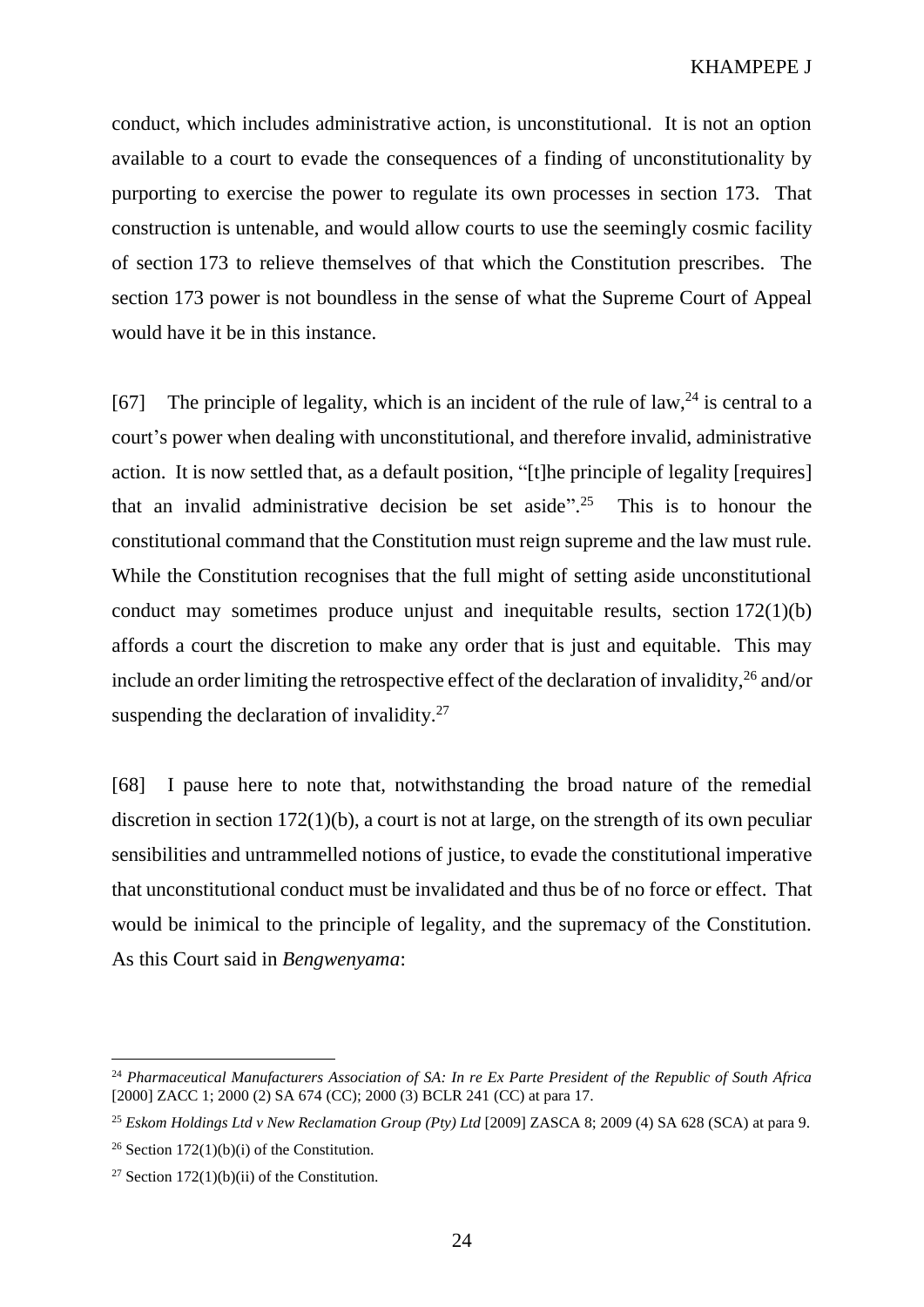"It would be conducive to clarity, when making the choice of a just and equitable remedy in terms of PAJA, to emphasise the fundamental constitutional importance of the principle of legality, which requires invalid administrative action to be declared unlawful. This would make it clear that the discretionary choice of a further just and equitable remedy follows upon that fundamental finding. The discretionary choice may not precede the finding of invalidity. *The discipline of this approach will enable courts to consider whether relief which does not give full effect to the finding of invalidity, is justified in the particular circumstances of the case before it*. Normally this would arise in the context of third parties having altered their position on the basis that the administrative action was valid and would suffer prejudice if the administrative action is set aside, but even then the 'desirability of certainty' needs to be justified against the fundamental importance of the principle of legality."<sup>28</sup> (Emphasis added.)

[69] It is therefore perspicuous that, as a default position, a court must give full effect to its finding of invalidity and, where it exercises its remedial discretion not to do so in terms of section 172(1)(b), must carefully consider whether this is justified in the particular circumstances of the case. This is firmly in line with this Court's approach to orders limiting the retrospective effect of declarations of invalidity in the context of legislation, where the default position is the full might of retrospectivity.<sup>29</sup> Similarly, the default position in relation to the suspension of orders declaring invalidity is that the declaration of invalidity is immediate, unless a proper case for suspension has been made out,  $30$  and/or the suspension has a clear purpose.  $31$ 

[70] In my view, it is unsurprising that the Constitution places so high a price on ensuring that, as a general rule, declarations of invalidity are given full effect where conduct is unconstitutional. Quite apart from giving expression to the principle of legality, and the supremacy of the Constitution, giving full effect to the consequences

<sup>28</sup> *Bengwenyama Minerals (Pty) Ltd v Genorah Resources (Pty) Ltd* [2010] ZACC 26; 2011 (4) SA 113 (CC); 2011 (3) BCLR 229 (CC) (*Bengwenyama*) at para 84.

<sup>29</sup> *Cross-Border Road Transport Agency v Central African Road Services (Pty) Ltd* [2015] ZACC 12; 2015 (5) SA 370 (CC); 2015 (7) BCLR 761 (CC) at para 20.

<sup>30</sup> *National Coalition for Gay and Lesbian Equality v Minister of Home Affairs* [1999] ZACC 17; 2000 (2) SA 1 (CC); 2000 (1) BCLR 39 (CC) at para 89.

<sup>31</sup> *My Vote Counts NPC v Minister of Justice and Correctional Services* [2018] ZACC 17; 2018 (5) SA 380 (CC); 2018 (8) BCLR 893 (CC) at para 89.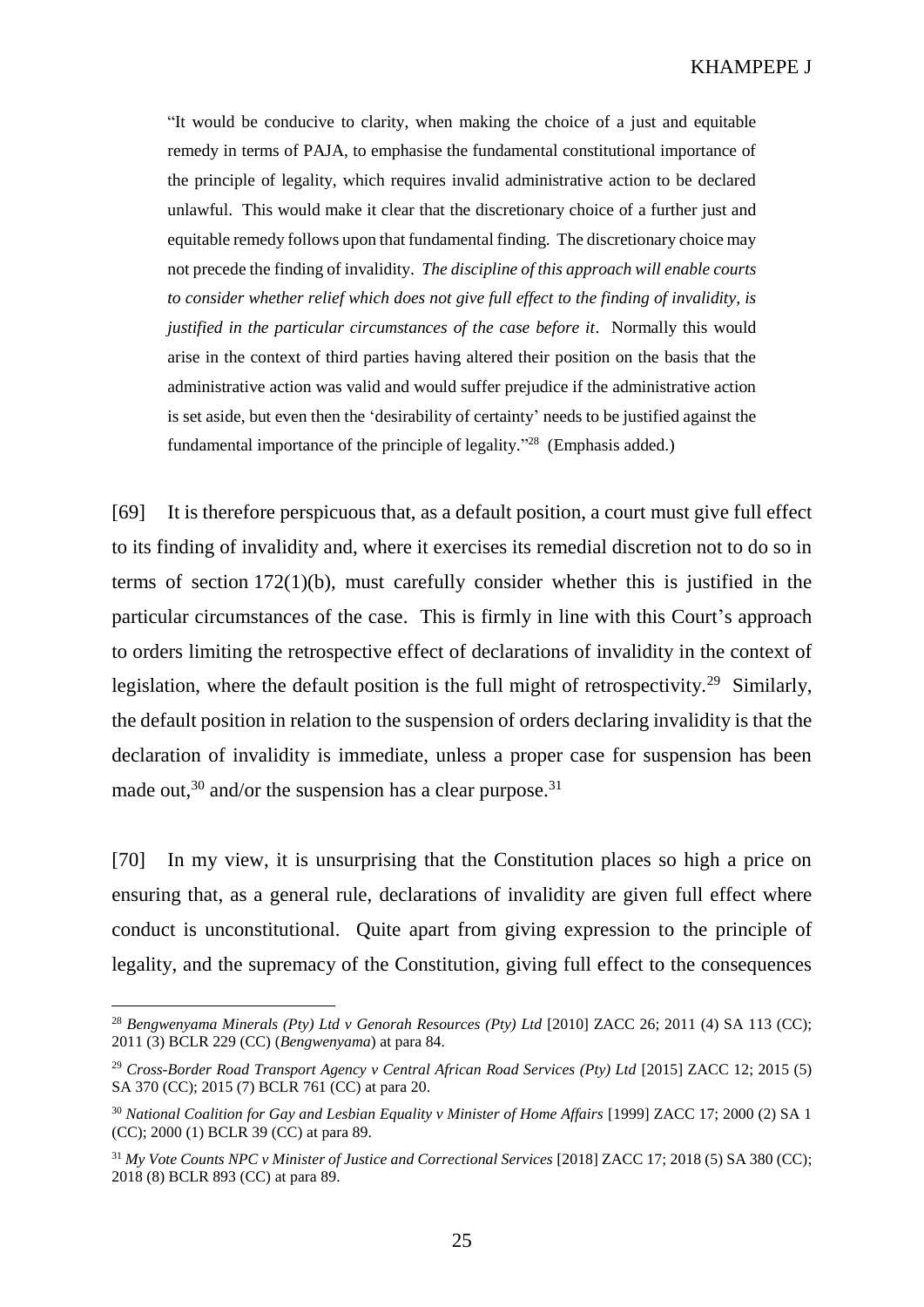of invalidity is often closely linked to the vindication of the rights of those affected by the unconstitutional conduct. In the context of administrative action, this must be seen in the light of the right to lawful, reasonable and procedurally fair administrative action, as enunciated in section 33 of the Constitution, and the need to afford appropriate relief to those whose administrative justice rights have been breached.<sup>32</sup> In *Steenkamp N.O.*, this Court expressed the purpose of remedies in this context to be—

"[t]o afford the prejudiced party administrative justice, to advance efficient and effective public administration compelled by constitutional precepts and at a broader level, to entrench the rule of law." 33

[71] It seems to me that the Supreme Court of Appeal's stay order serves neither of these purposes, and is not a just and equitable order as contemplated in section 172(1)(b). In fact, it is not immediately clear what the purpose of the stay order is, as the order seems to be completely out of sync and incompatible with the rest of the orders made by the Court. It appears highly paradoxical for the Court to say that the Identification Decision and the Recognition Decision are "unlawful, unconstitutional and invalid" and are "reviewed and set aside", on the one hand, but then to go on and say that the effect of the review and setting aside, and the withdrawal of Mr Mphephu-Ramabulana's recognition certificate, are "stayed", on the other hand. In administrative law terms, "setting aside" generally implies the complete quashing of the administrative act in question, and suggests that the full consequences of the declaration of invalidity are in motion. Yet, this is the precise result that the stay order appears designed to prevent.

[72] The stay order is all the more puzzling because it is hard to imagine any consequence but a setting aside in this case. In the light of the Supreme Court of Appeal's emphatic orders declaring the Identification Decision and the Recognition Decision "unlawful, unconstitutional and invalid", very weighty reasons would have

<sup>32</sup> *Steenkamp N.O. v Provincial Tender Board, Eastern Cape* [2006] ZACC 16; 2007 (3) SA 121 (CC); 2007 (3) BCLR 300 (CC) at para 29.

<sup>33</sup> Id.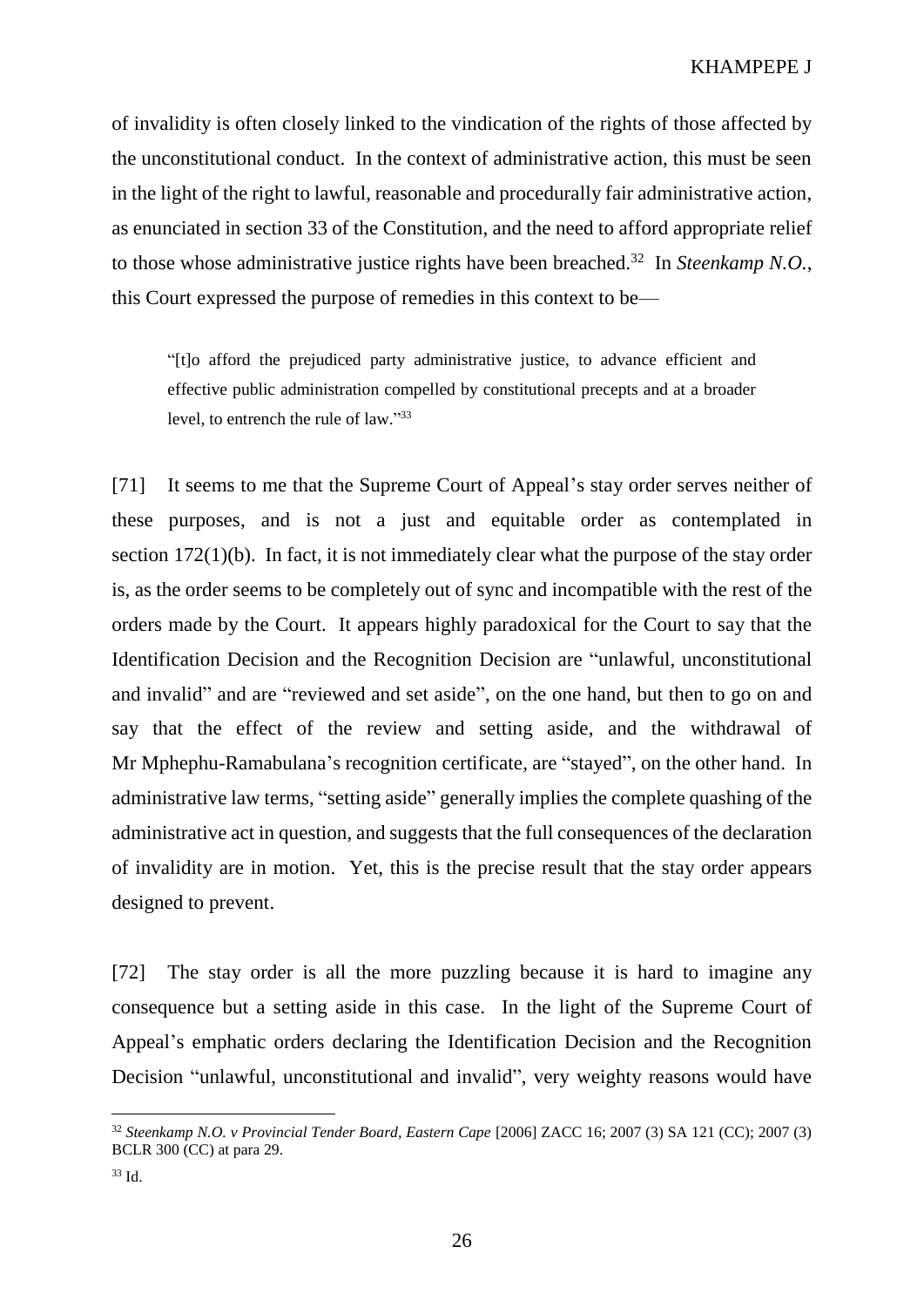had to be advanced to avert the default remedy of setting aside. Yet, no such reasons were provided. All the Court said was that it would be premature to consider a just and equitable remedy in view of the pending issues to be decided by the High Court, and the fact that the appointment of anyone to the Throne required those issues to be finally resolved first. I must say that I have difficulty following this reasoning.

[73] Determining a just and equitable remedy did not necessarily bear any relationship to the appointment of anyone to the Throne, or the determination by the High Court of the outstanding issues. The findings and orders of the Supreme Court of Appeal declaring the Identification Decision and the Recognition Decision invalid are final and binding, and nothing the High Court will say can change that. The appropriateness of appointing anyone to the Throne or the final determination of the outstanding issues could perhaps have been relevant if the Supreme Court of Appeal had been minded to order the remedy of substitution, and to appoint Ms Mphephu to the Throne. It was irrelevant to the full range of remedies available to the Court, some of which are set out in section 8 of PAJA. For example, applying the remedy of setting aside the impugned administrative action did not hinge on the appropriateness of appointing anyone to the Throne, or the determination by the High Court of the outstanding issues. The reasons given by the Court, therefore, bear no relationship to the remedy ordered, and this signals that the stay order cannot be sustained.

[74] Furthermore, the stay order neither affords Ms Mphephu administrative justice nor does it vindicate the rule of law. The stay granted by the Supreme Court of Appeal is operative until the completion of the review proceedings, including any appeal which may arise therefrom. It could be years before the review proceedings are finally settled, in addition to the period of more than eight years which has already passed since Ms Mphephu first approached the courts. This is evidently prejudicial to Ms Mphephu. It also means that Mr Mphephu-Ramabulana will continue to unlawfully occupy the Throne in circumstances where his appointment has been found to have been unconstitutional and invalid. This categorically offends the rule of law and the supremacy of the Constitution.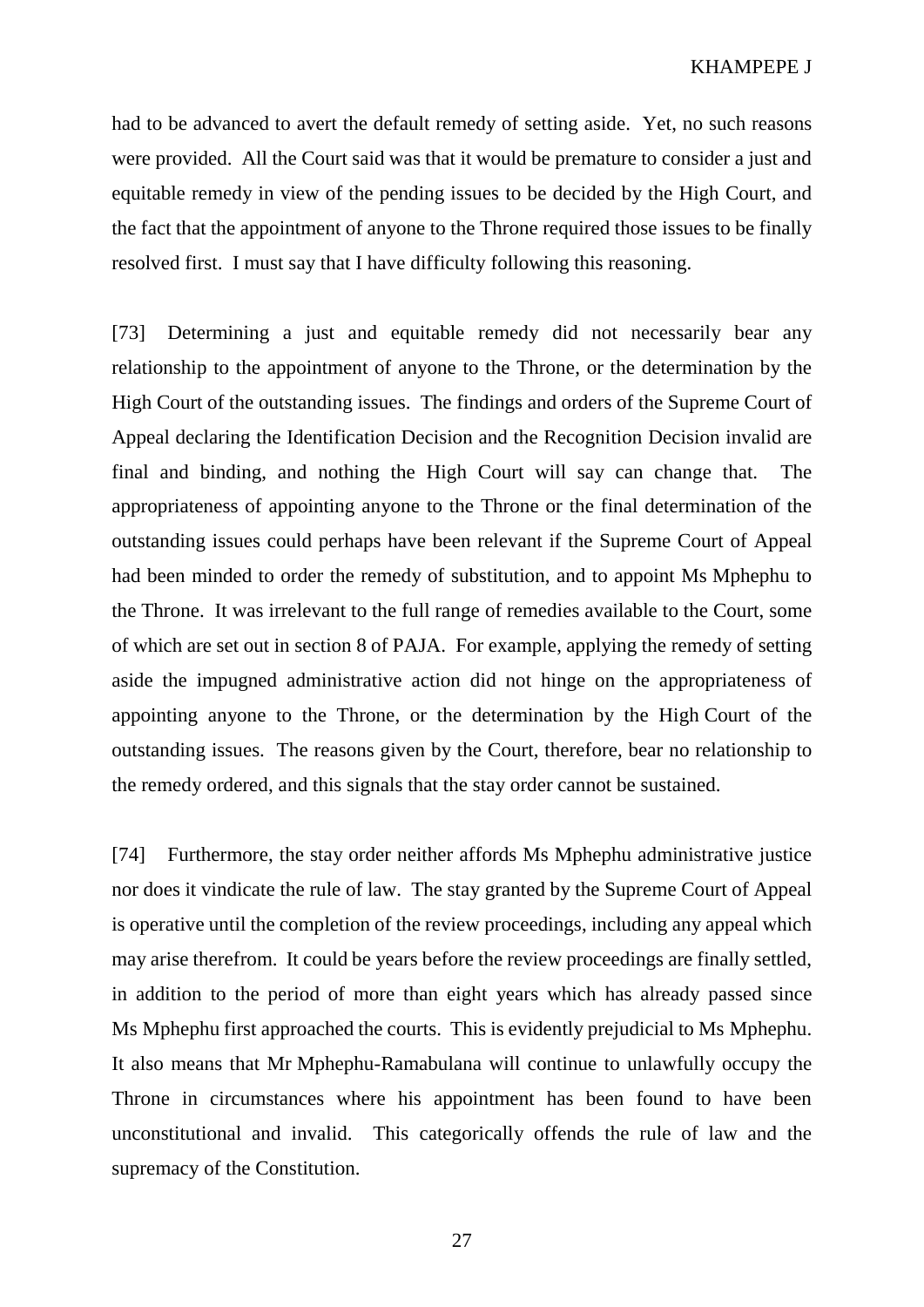KHAMPEPE J

[75] The peculiar aspect of this matter is that the applicants also agree that the stay order is to be set aside, and have proffered no reasons why it is a just and equitable remedy. Given my finding that the reasons provided by the Supreme Court of Appeal also do not hold, I am left with an order in respect of which no one can advance reasons as to why it is a just and equitable remedy. To uphold the order without reasons would be contrary to the constitutional imperative to give full effect to orders of constitutional invalidity unless there are reasons that dictate otherwise. Accordingly, I can find no reason why this Court should not set aside the stay order, and that is the order I am compelled to make.

## *The Supreme Court of Appeal's costs order*

[76] Costs in constitutional matters are governed by the principles elucidated in this Court's decision in *Biowatch*. In that case, this Court held that:

"In litigation between the government and a private party seeking to assert a constitutional right, *Affordable Medicines* established the principle that ordinarily, if the government loses, it should pay the costs of the other side, and if the government wins, each party should bear its own costs.

. . .

If there should be a genuine, non-frivolous challenge to the constitutionality of a law or of State conduct, it is appropriate that the State should bear the costs if the challenge is good." 34

[77] A private litigant need not succeed in each and every aspect of their case in order for the *Affordable Medicines*<sup>35</sup> principle, reiterated in *Biowatch*, to apply. What is required is substantial success. As this Court explained, "particularly powerful reasons

<sup>34</sup> *Biowatch* above n [16](#page-16-0) at paras 22-3.

<sup>35</sup> *Affordable Medicines Trust v Minister of Health* [2005] ZACC 3; 2006 (3) SA 247 (CC); 2005 (6) BCLR 529 (CC) (*Affordable Medicines*).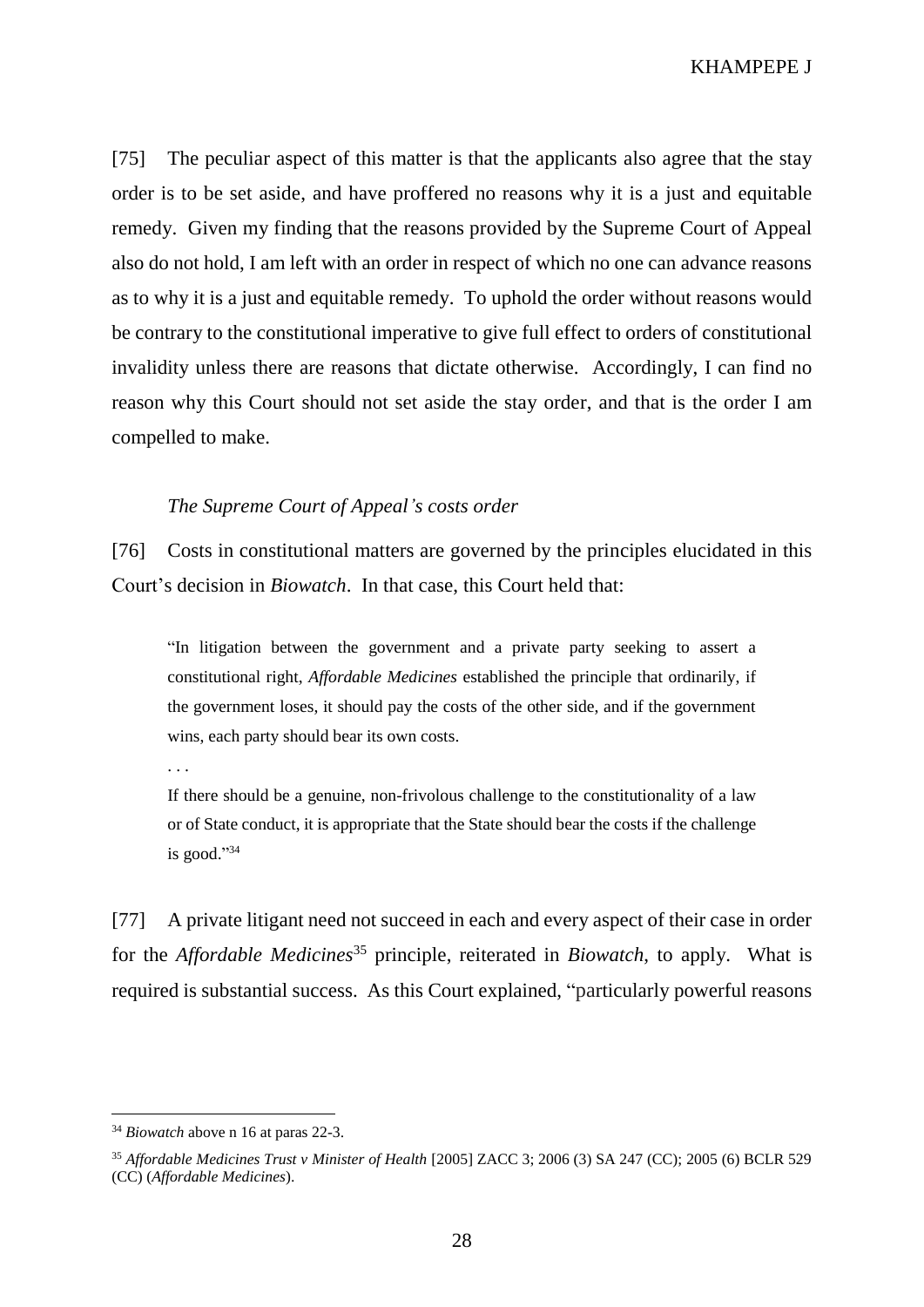must exist for a court not to award costs against the [S]tate in favour of a private litigant who achieves substantial success in proceedings brought against it".<sup>36</sup>

[78] This matter, being one in which Ms Mphephu sought to vindicate her constitutional rights, falls squarely within the contours of *Biowatch*. It is plain from the judgment of the Supreme Court of Appeal that it decided the majority of the points in favour of Ms Mphephu, which led to the Court upholding the appeal. In view of this substantial success, Ms Mphephu should have been awarded her costs in the appeal. Consequently, the Supreme Court of Appeal's costs order should be set aside.

[79] Similarly, the order by the Supreme Court of Appeal that costs in the High Court should be "costs in the cause" must be overturned. It is not clear why, having reviewed and set aside both the Identification Decision and the Recognition Decision, the Supreme Court of Appeal did not award costs to Ms Mphephu. While the balance of the review application is still to be finally determined by the High Court, the orders of invalidity made by the Supreme Court of Appeal are final in effect, and Ms Mphephu ought to have been awarded her costs because of her success in the determination of these issues.

[80] The only State respondent against whom the orders of invalidity made by the Supreme Court of Appeal operate is the President. It is accordingly he who must pay Ms Mphephu's costs in the Supreme Court of Appeal and the High Court.

## *Costs in this Court*

[81] What remains is the question of costs in this Court. I am mindful that this dispute has been ventilated through the cases made out by private parties, and that the State respondents elected to abide by the decision of this Court. However, it is trite that, in determining which parties ought to bear the costs in litigation, "it is not correct to begin

<sup>36</sup> *Biowatch* above n [16](#page-16-0) at para 24.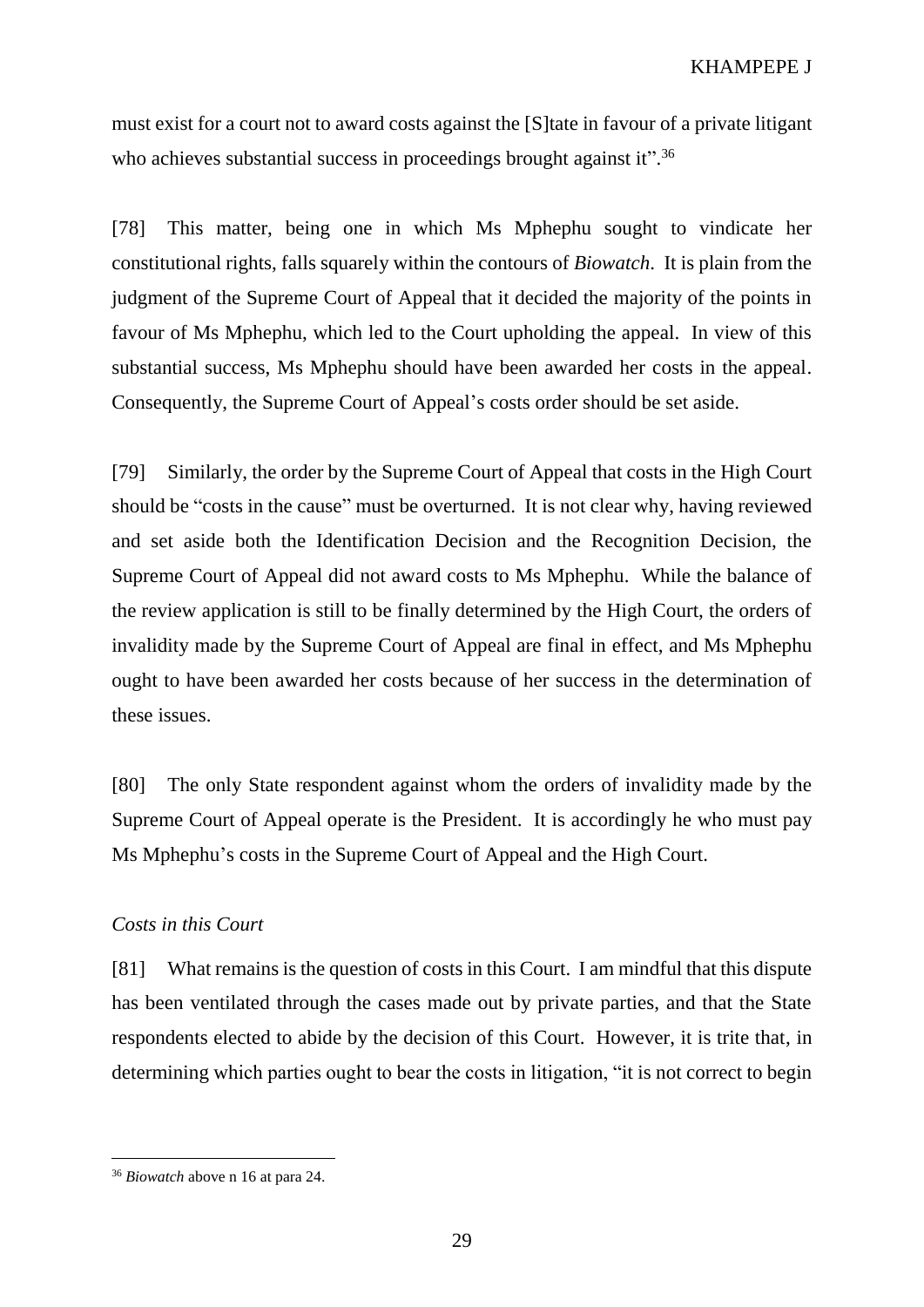the enquiry by a characterisation of the parties",<sup>37</sup> for "the starting point should be the nature of the issues".<sup>38</sup>

[82] As I have already explained, the issues raised in this matter are of a constitutional nature. Although the applicants effectively opposed part of the relief that is being granted to Ms Mphephu, this does not change the fact that she sought this relief in pursuit of the vindication of her constitutional rights, and that she had to do so on account of a decision made by the President. After all, it was the unlawfulness of the Recognition Decision that created the need for the courts' involvement. Furthermore, although the proceedings in this Court have comprised a multitude of applications from private parties, the genesis of this flurry of litigation is State conduct. Moreover, this matter is one which "involve[s] litigation between a private party and the State, with radiating impact on other private parties".<sup>39</sup>

[83] In these circumstances, *Biowatch* dictates that the costs must be borne by the State, even though the State respondents did not oppose these proceedings. This approach safeguards the "over-arching principle of not discouraging the pursuit of constitutional claims<sup> $140$ </sup> and accords with this Court's jurisprudence.<sup>41</sup> However, this does not lay down an inflexible rule that the State should always foot the bill in constitutional litigation between private parties. For example, *Biowatch* tells us that if a private party litigates to uphold unlawful State conduct in a frivolous and vexation manner, it "cannot expect that the worthiness of its cause will immunise it against an adverse costs award".<sup>42</sup> In such a case, it may not be just and equitable for the State to

 $37$  Id at para 16.

<sup>38</sup> Id.

<sup>39</sup> Id at para 28.

<sup>&</sup>lt;sup>40</sup> Id, where this Court held that this principle applies "irrespective of the number of private parties seeking to support or oppose the State's posture in the litigation".

<sup>41</sup> See, for example, *Walele v City of Cape Town* [2008] ZACC 11; 2008 (6) SA 129 (CC); 2008 (11) BCLR 1067 (CC) at para 74; *MEC for Education, Kwazulu-Natal v Pillay* [2007] ZACC 21; 2008 (1) SA 474 (CC); 2008 (2) BCLR 99 (CC) at para 118; and *Department of Land Affairs v Goedgelegen Tropical Fruits (Pty) Ltd* [2007] ZACC 12; 2007 (6) SA 199 (CC); 2007 (10) BCLR 1027 (CC) at para 89.

<sup>42</sup> *Biowatch* above n [16](#page-16-0) at para 24.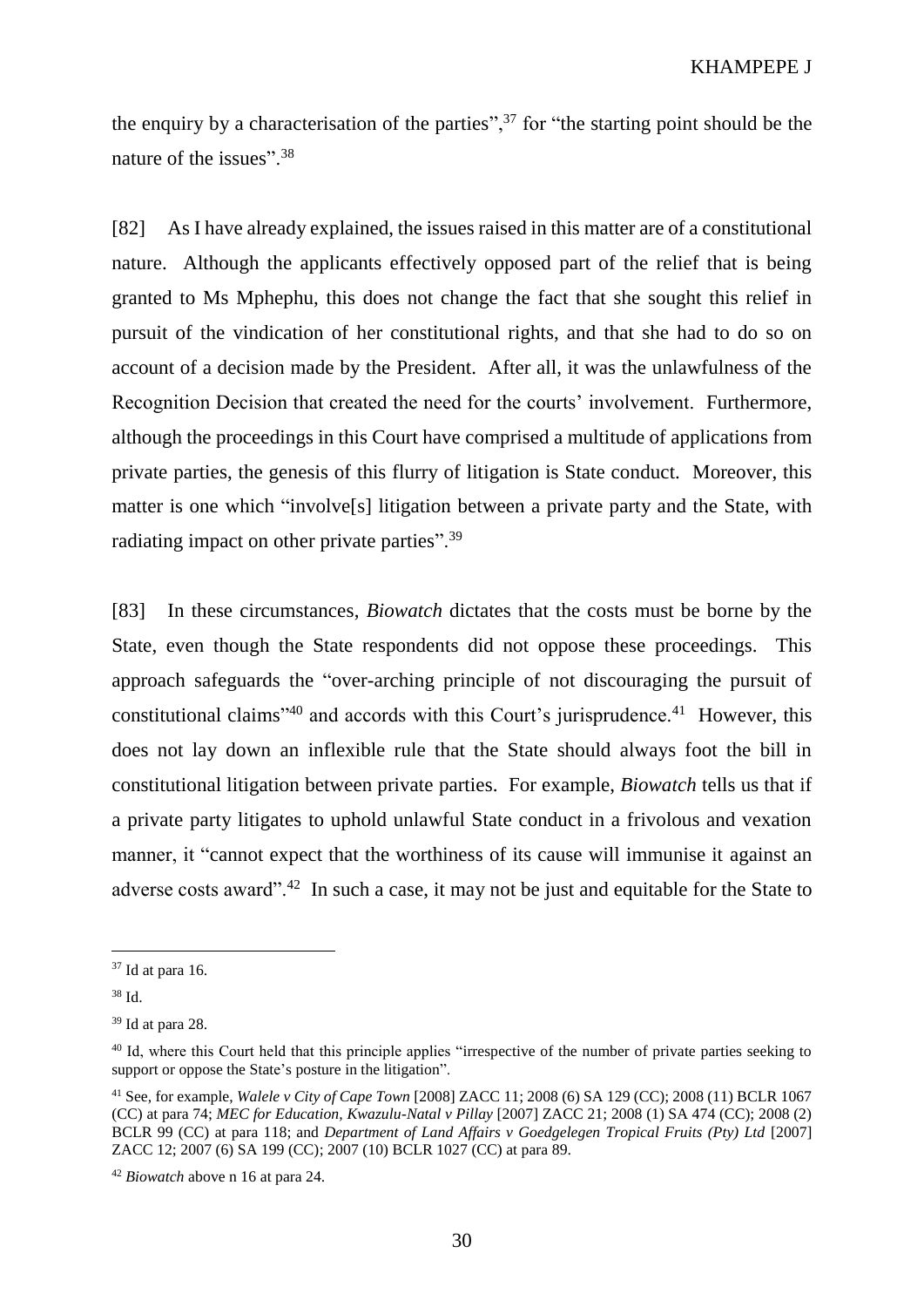carry the cost of the litigation. In this case, the applicants have not litigated in a vexatious manner. Since it is the impugned decision of the President that lies at the heart of this matter, it once again falls to him to bear Ms Mphephu's costs.

[84] There was a request for punitive costs by Ms Mphephu. This was, however, on the basis that costs were sought against the applicants. Punitive costs would self-evidently be inapposite in the light of the order that I make. I am therefore compelled to decline the request, and to make an order for costs on the ordinary party and party scale.

# *Order*

[85] The following order is made:

- 1. Condonation is refused in the main application.
- 2. The main application is dismissed.
- 3. Condonation is granted in the application for leave to cross-appeal.
- 4. Leave to cross-appeal is granted.
- 5. The cross-appeal is upheld to the extent set out in paragraphs 6 to 8 below.
- 6. Paragraph 1 of the order of the Supreme Court of Appeal is set aside and replaced with the order that:

"The appeal is upheld, and the second respondent is ordered to pay the costs of the applicant."

7. Paragraph 3(e) of the order of the Supreme Court of Appeal is set aside and replaced with the order that:

"The second respondent is ordered to pay the costs of the applicants."

- 8. Paragraph 3(f) of the order of the Supreme Court of Appeal is set aside.
- 9. The second respondent is ordered to pay the costs of the first respondent in this Court.